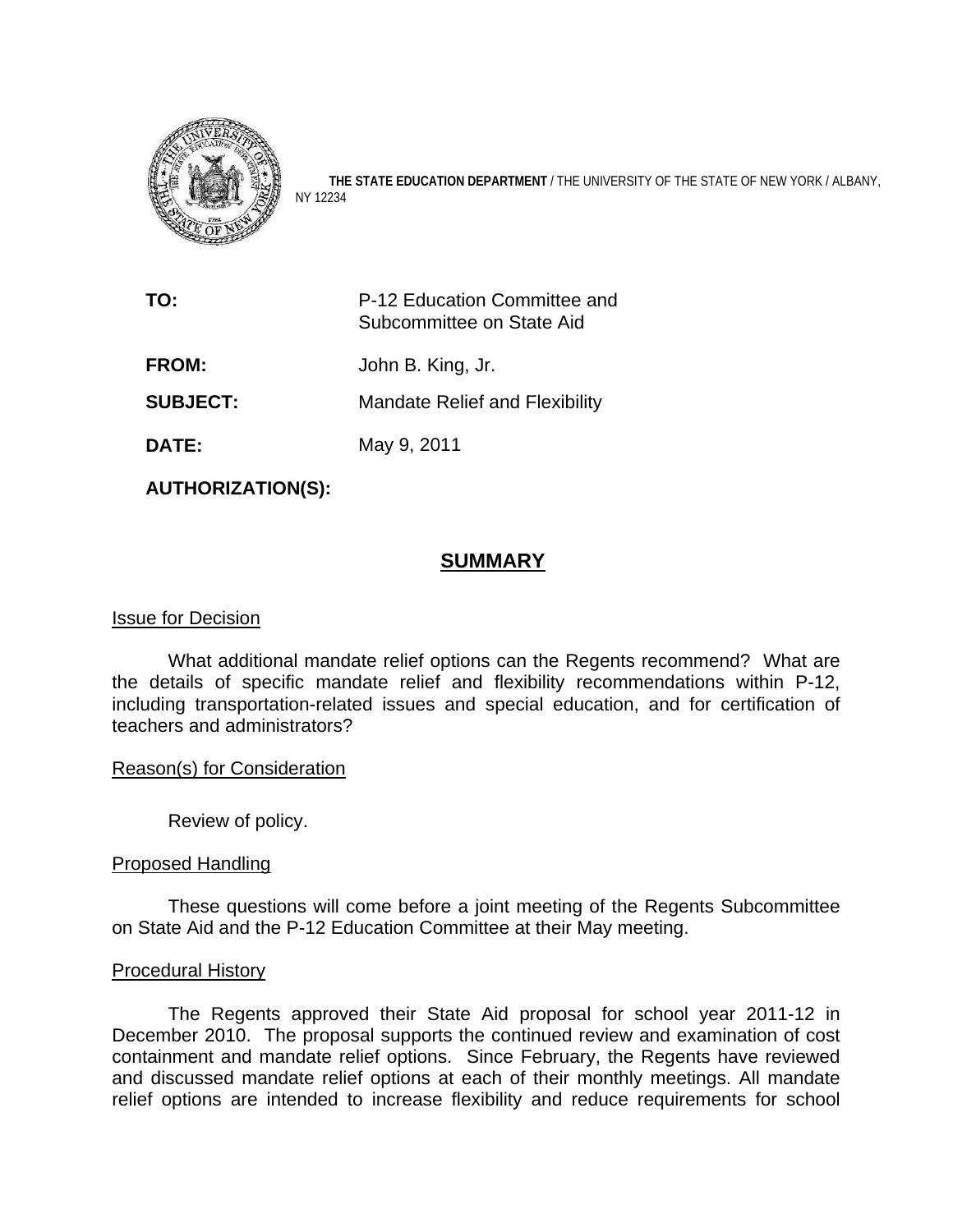districts in ways that do not adversely impact the health and safety of students or the essent ial elements of the educational reform efforts underway.

Descriptive detail on mandate relief and flexibility options that relate to student support services, curriculum and assessment, transportation and certification of teachers and administrators is provided in Appendix A. Several of these options were initially presented in February.

Appendix C lists federal mandates that would, even if certain State standards were repealed, continue to protect families and students and ensure that individual decisions are made regarding evaluations and special education program recommendations. Appendix C also demonstrates the extent to which New York State has prescribed additio nal practices and procedures that were never contemplated by the federal law. Mandate relief and flexibility options that relate to special education, as were discussed by the Regents at their April meeting, are delineated in Appendix B. Appendix C includes a comparison between the current State and federal requirements. In other areas, the federal standards were revised in recent federal law reauthorizations, leaving the State with both the new federal standards and the State's previously adopted more extensive mandates.

#### Background Information

The Regents carefully crafted this year's State Aid proposal to retain those critical funding directions necessary to continue the State's progress toward educational adequacy, despite the State's worsening revenue picture. The Regents recommended that the State continue to phase in the Foundation Aid formula and to continue to increase support for universal pre-kindergarten. In order to preserve funding for these ritical priorities, the Regents recommended cost-containment strategies including c manda te relief, regional transportation, and expanded use of BOCES shared services. While all of these mandates were originally enacted to enhance the rights, protections and/or performance of students and the fiscal accountability of school districts, not all have produced their intended results.

#### Recommendation

assessment, transportation and certification of teachers and administrators, as described in Appendix A. Several of these recommendations were previously proposed at the February meeting. It is recommended that the Regents Committees discuss and approve mandate relief and flexibility proposals relating to student support services, curriculum and

education mandate relief options proposed in Appendix B. With support of the Regents, the Department will, as required by federal law, seek public comment prior to proposing statutory revisions or adopting regulatory changes. It is recommended that the Regents Committees discuss and approve the special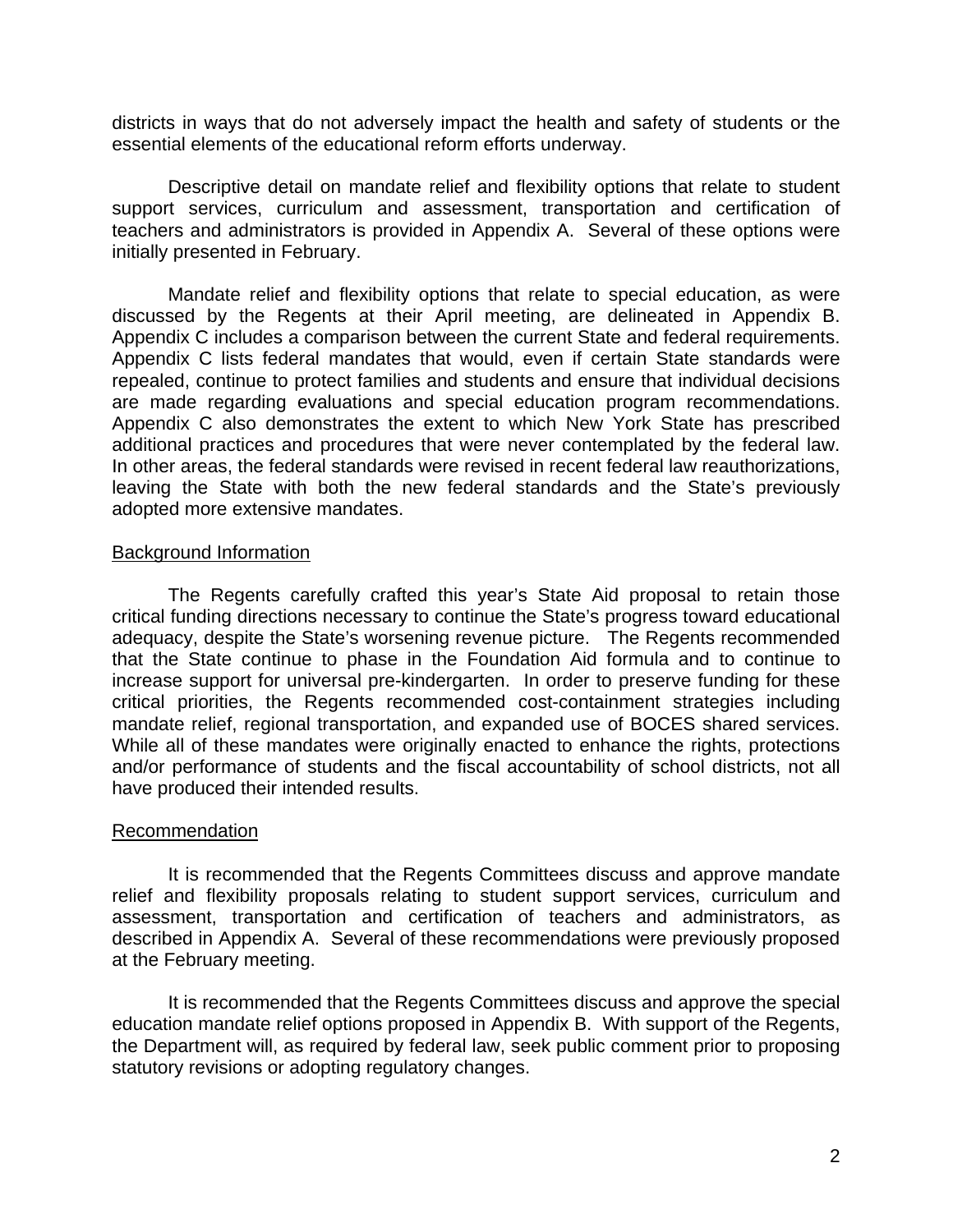VOTED: That the Regents approve the mandate relief and flexibility option recommendations, as described in Appendix A, of which several were reviewed at the February meeting, and issue a vote of support for Department staff to seek further public comment on the special education options, as described in Appendix B.

#### Timetable for Implementation

The Governor's Mandate Relief Redesign Team, of which Commissioner David M. Steiner and Chief Operating Officer Val Grey are members, issued its Preliminary Report on March 1, 2011. The report incorporated many of the mandate relief options that the Board has reviewed and approved. Further, the Legislature is currently considering bills which would further support mandate relief efforts across the State.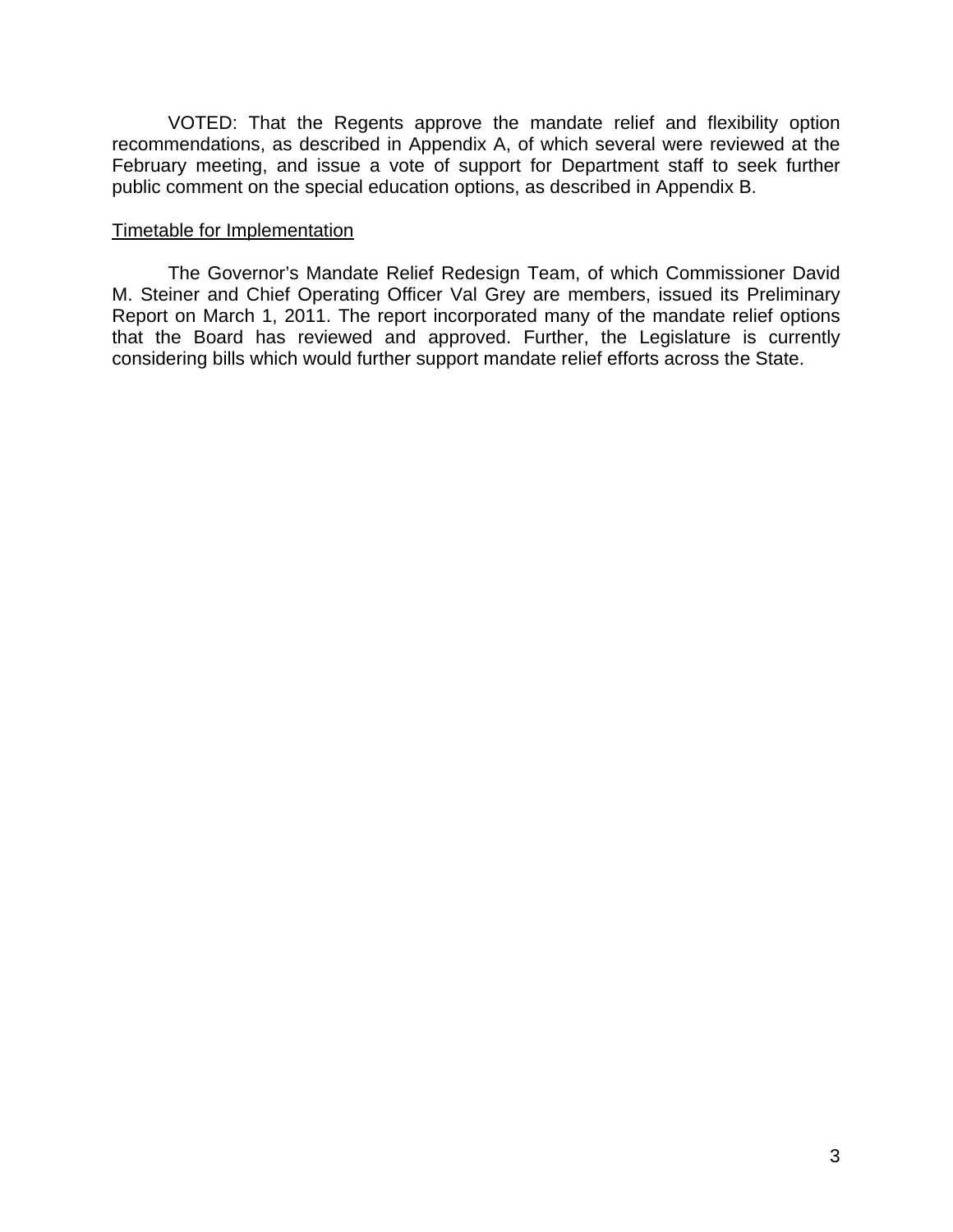#### **MANDATE RELIEF RECOMMENDATIONS INCLUDING OPTIONS PRESENTED AT FEBRUARY BOARD OF REGENTS MEETING AND NEW OPTIONS**

| <b>NYS Requirement</b>                                                                      | <b>Citation</b>                                                              | <b>Comments</b>                                                                                                                                                                                                                                                                                                                                                                                                                                                                                                                                                                                                                                                                                                                                                                                                                              |
|---------------------------------------------------------------------------------------------|------------------------------------------------------------------------------|----------------------------------------------------------------------------------------------------------------------------------------------------------------------------------------------------------------------------------------------------------------------------------------------------------------------------------------------------------------------------------------------------------------------------------------------------------------------------------------------------------------------------------------------------------------------------------------------------------------------------------------------------------------------------------------------------------------------------------------------------------------------------------------------------------------------------------------------|
| <b>STUDENT SUPPORT SERVICES</b>                                                             |                                                                              |                                                                                                                                                                                                                                                                                                                                                                                                                                                                                                                                                                                                                                                                                                                                                                                                                                              |
| 1. Hyperopia vision screening for new<br>school entrants                                    | 8NYCRR<br>136.3(e)(1)(ii)                                                    | Hyperopia screening (for farsightedness) is not required by Education<br>Law §905, but was mistakenly included in the rewrite of the regulations<br>in 2005. Current regulations require new entrants to be screened for<br>vision abnormalities in: color perception, near vision, distance acuity,<br>and hyperopia. Subsequent vision screenings are in distance acuity<br>only in grades K, 1, 2, 3, 5, 7, & 10. We recommend eliminating the<br>requirement for hyperopia vision screening for new school entrants<br>because this goes beyond what is required by law and remaining<br>requirements ensure adequate screening.                                                                                                                                                                                                         |
| 2. Scoliosis screening<br>For all students in grades 5-9                                    | <b>Education Law</b><br>§905<br>8NYCRR<br>136.3(e)(1)(i)                     | Current NYS requirements to screen all students for scoliosis in grades<br>5-9 are greater than those recommended by NYSDOH, professional<br>medical societies and organizations, and the US Preventive Task Force.<br>The US Preventive Task Force does not recommend routine screening,<br>however, the NYSDOH and the professional medical organizations do<br>recommend that routine screening be continued but that the frequency<br>of screenings be reduced to one screening for boys in grades 8 or 9,<br>and two screenings for girls in grades 5 and 7. A survey of NYS school<br>health medical directors and nurses demonstrated an overwhelming<br>majority are in favor of the change. The proposed change would reduce<br>scoliosis screening to one time for boys in grades 8 or 9 and twice for<br>girls in grades 5 and 7. |
| 3. Eliminate annual corporal punishment<br>report as school climate survey is phased<br>in. | 8NYCRR 100.2 (3)<br>(ii) Corporal<br>Punishment<br>100.2 (hh) Child<br>Abuse | Currently, school districts, BOCES and Charter Schools are required to<br>report bi-annually to the Department in January and July on complaints<br>received about the use of corporal punishment. The Department does<br>not review or act on this reported information. Should the Department<br>determine a need for the data, it could be requested as part of a school<br>climate survey instrument. Reports of allegations of child abuse within<br>an educational setting could be handled in the same manner.                                                                                                                                                                                                                                                                                                                        |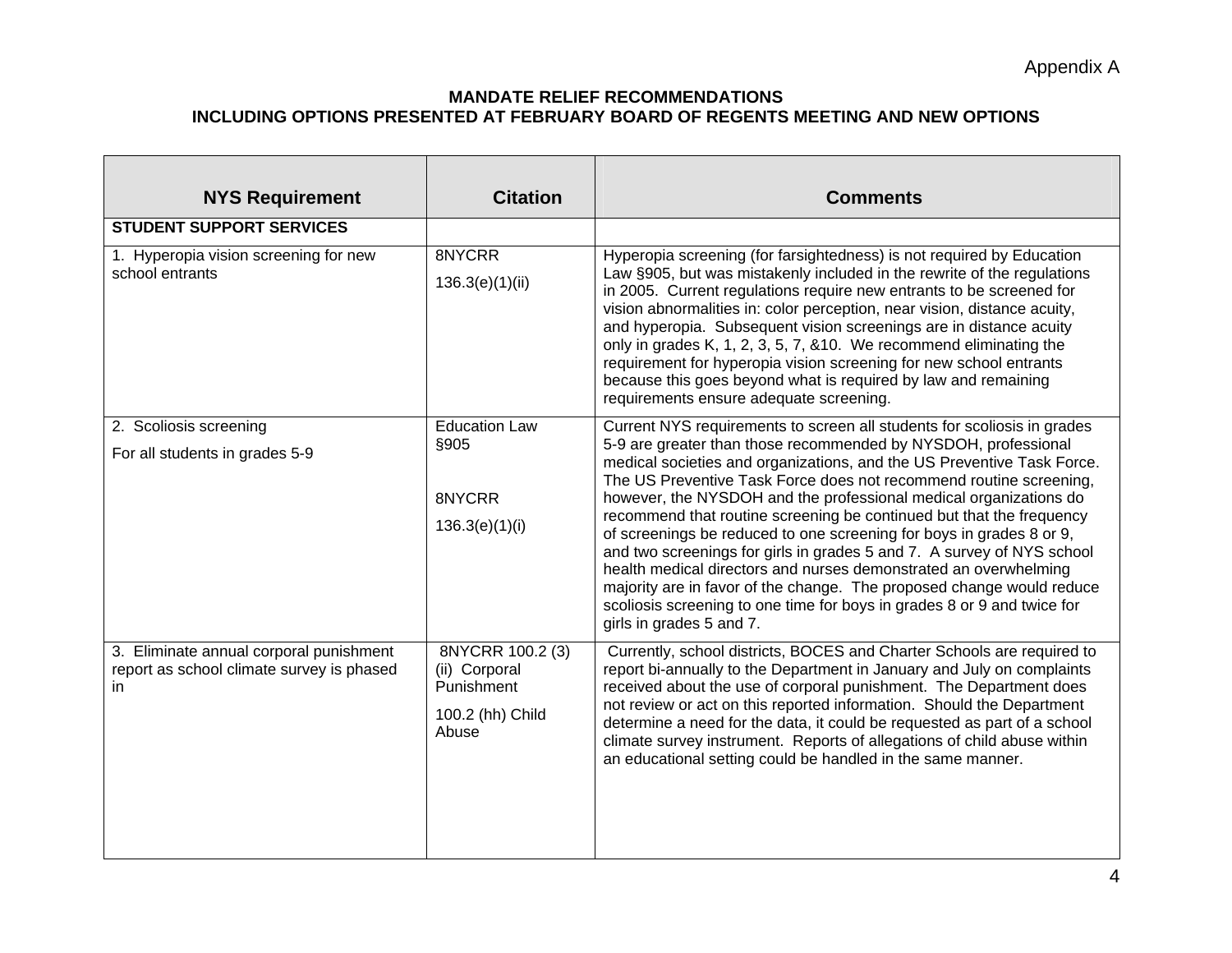# Appendix A

| <b>NYS Requirement</b>                                                                                                                                                                                                                                                                                                           | <b>Citation</b>                                                                | <b>Comments</b>                                                                                                                                                                                                                                                                                                                                                                                                                                                       |
|----------------------------------------------------------------------------------------------------------------------------------------------------------------------------------------------------------------------------------------------------------------------------------------------------------------------------------|--------------------------------------------------------------------------------|-----------------------------------------------------------------------------------------------------------------------------------------------------------------------------------------------------------------------------------------------------------------------------------------------------------------------------------------------------------------------------------------------------------------------------------------------------------------------|
| <b>CURRICULUM AND ASSESSMENT</b>                                                                                                                                                                                                                                                                                                 |                                                                                |                                                                                                                                                                                                                                                                                                                                                                                                                                                                       |
| 4. Eliminate the requirement that school<br>districts observe Conservation Day                                                                                                                                                                                                                                                   | Education Law 810<br>and Commissioner<br><b>Regulation Section</b><br>100.2(c) | This should be embedded within required curriculum programming and<br>instruction throughout the academic year not just on one day.                                                                                                                                                                                                                                                                                                                                   |
| <b>TRANSPORTATION</b>                                                                                                                                                                                                                                                                                                            |                                                                                |                                                                                                                                                                                                                                                                                                                                                                                                                                                                       |
| 5. Eliminate second set of fingerprints for<br>school bus drivers                                                                                                                                                                                                                                                                | State Law "SAVE"<br>requirements                                               | Currently the State requires a second set of fingerprints for school bus<br>drivers who have already been certified under Section 509-cc of the<br>Vehicle and Traffic Law                                                                                                                                                                                                                                                                                            |
| 6. Add flexibility to timing of school bus<br>training                                                                                                                                                                                                                                                                           | 8NYCRR<br>156.3(b)(5)(iii)                                                     | Amending the current regulation would allow for greater flexibility for<br>completing the required semi-annual school bus driver refresher training<br>programs to allow school districts to schedule those courses coincidental<br>with other professional development days that occur during the year.                                                                                                                                                              |
| 7. Eliminate the requirement for back-lit<br>school bus sign                                                                                                                                                                                                                                                                     | State Law-Vehicle<br>and Traffic Law<br>Section 375                            | Eliminate the requirement for back-lit school bus and replace it with<br>federally-compliant reflective materials, consistent with the provisions<br>currently in place in 48 out of 50 states.                                                                                                                                                                                                                                                                       |
| 8. Enable school districts to assess local<br>need for transportation                                                                                                                                                                                                                                                            | <b>Education Law</b><br>§ 3635                                                 | Pending bill, S.4434/A.6821, would permit boards of education in certain<br>school districts to enact a policy to provide student transportation based<br>upon patterns of actual ridership.                                                                                                                                                                                                                                                                          |
| 9. Eliminate requirements for anti-idling<br>reports                                                                                                                                                                                                                                                                             | 8NYCRR 156.3                                                                   | Education Law section 3637 requires school districts to minimize school<br>bus idling near children to prevent adverse impacts on the health of<br>students. The regulations require school districts to monitor compliance<br>with these requirements twice a year and to prepare and submit two<br>reports each year to SED. This mandate relief action would eliminate the<br>repots submitted to SED while retaining the requirements for reducing<br>bus idling. |
| <b>CERTIFICATION OF TEACHERS AND ADMINISTRATORS</b>                                                                                                                                                                                                                                                                              |                                                                                |                                                                                                                                                                                                                                                                                                                                                                                                                                                                       |
| 10. Revise existing regulations to provide<br>more teacher certification flexibility by<br>allowing for a certified teacher to teach in<br>grades 5 and 6 or 7 and 8 for 2 years (under<br>a limited certificate) while s/he completes<br>the required coursework for the full<br>certificate authorizing teaching at that level | 8NYCRR<br>80-4.3(k),(l),(m) and<br>$80 - 5.18(d)$                              | It is intended that these Limited Extension certificates would provide a<br>two-year bridge to authorize teaching for an already experienced teacher<br>who is seeking to complete any remaining requirements to qualify for the<br>full certificate extension in the new teaching assignment.                                                                                                                                                                        |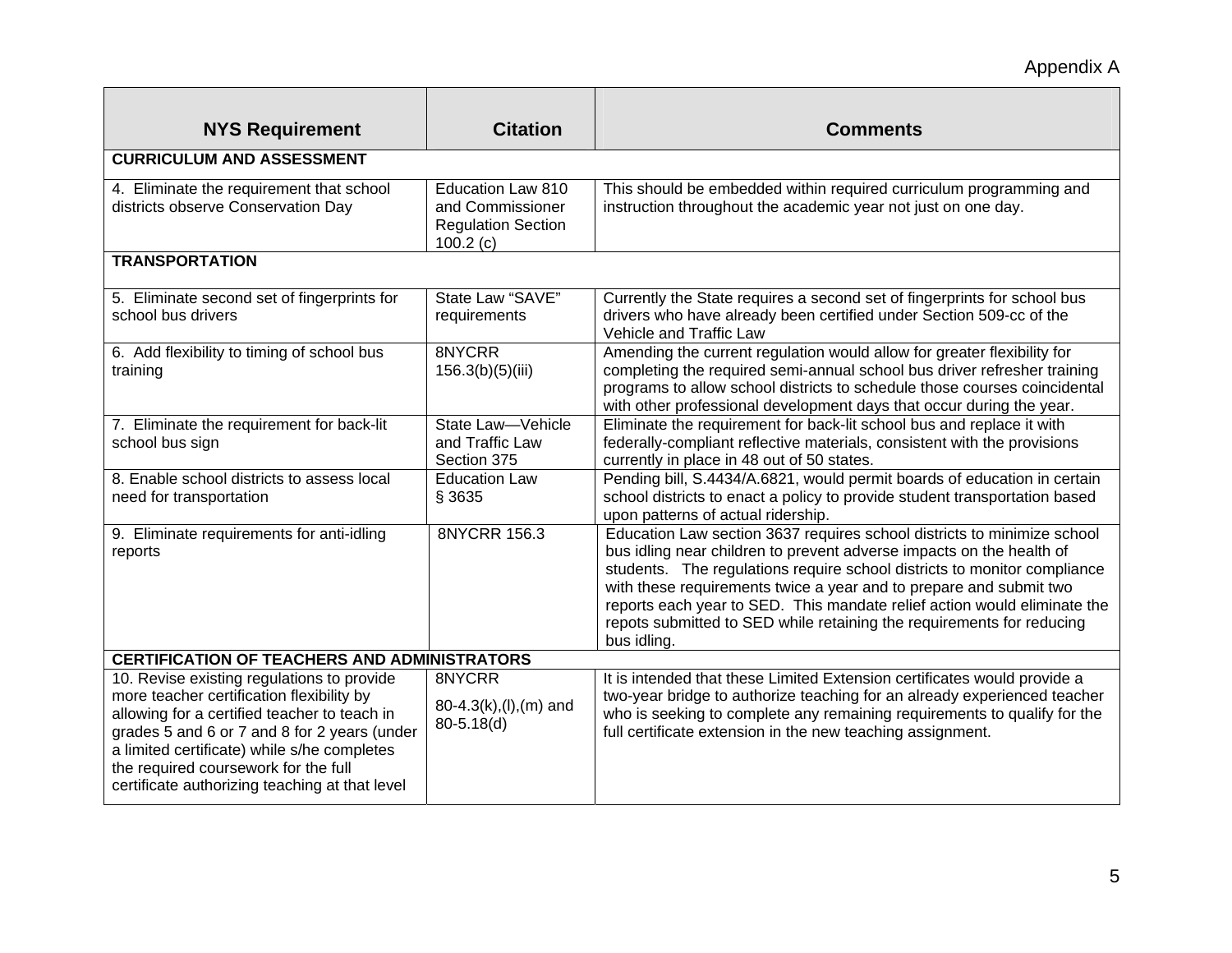Appendix A

| <b>NYS Requirement</b>                                                                                                                                                                                                                         | <b>Citation</b>           | <b>Comments</b>                                                                                                                                                                                                                                                                                                                                    |
|------------------------------------------------------------------------------------------------------------------------------------------------------------------------------------------------------------------------------------------------|---------------------------|----------------------------------------------------------------------------------------------------------------------------------------------------------------------------------------------------------------------------------------------------------------------------------------------------------------------------------------------------|
| 11. Modify existing regulations to clarify that<br>the School District Leader certificate is the<br>only certificate required for a Superintendent<br>also performing the roles of principal or<br>business official in small school districts | 8NYCRR<br>$80-3.10(b)(2)$ | Smaller districts would have the flexibility of a superintendent of schools,<br>holding the SDL certificate, serving concurrently as a building principal or<br>a school district business leader. This will offer significant mandate relief<br>by clarifying that one individual with the SDL certification may serve in<br>multiple capacities. |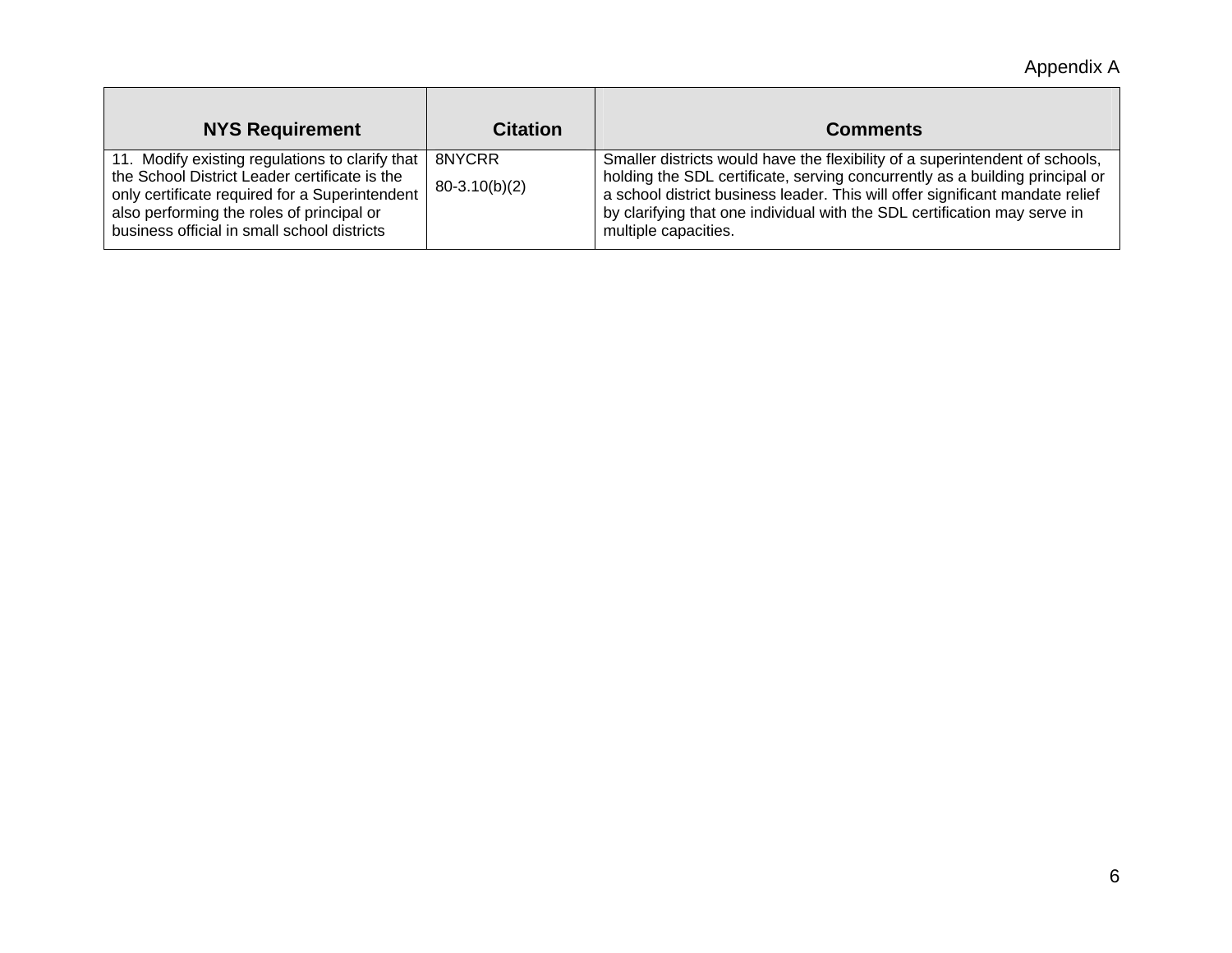#### **SPECIAL EDUCATION RECOMMENDATIONS NOT PREVIOUSLY PROPOSED BY THE BOARD OF REGENTS**

#### **NYS REQUIREMENTS NOT OTHERWISE REQUIRED BY FEDERAL LAW OR REGULATION UNDER CONSIDERATION FOR MANDATE RELIEF**

| <b>NYS Requirement</b>                                                                                                                                                                                                                                                                                                                                                                                 | <b>Citation</b>                                                                                | <b>How NYS Requirement is</b><br><b>Different from Federal</b><br><b>Requirement</b>                              | <b>Comments</b>                                                                                                                                                                                                                                                                                                                                                                                                                                                          |
|--------------------------------------------------------------------------------------------------------------------------------------------------------------------------------------------------------------------------------------------------------------------------------------------------------------------------------------------------------------------------------------------------------|------------------------------------------------------------------------------------------------|-------------------------------------------------------------------------------------------------------------------|--------------------------------------------------------------------------------------------------------------------------------------------------------------------------------------------------------------------------------------------------------------------------------------------------------------------------------------------------------------------------------------------------------------------------------------------------------------------------|
| <b>COMMITTEE ON SPECIAL EDUCATION (CSE) MEMBERSHIP</b>                                                                                                                                                                                                                                                                                                                                                 |                                                                                                |                                                                                                                   |                                                                                                                                                                                                                                                                                                                                                                                                                                                                          |
| 1. The CSE membership must include, in<br>addition to the federal IEP team members:<br>a school psychologist;<br>a parent of a student with disability (in<br>addition to the student's parent), except<br>that the parent of the student may<br>decline the participation of the additional<br>parent member; and<br>a physician if requested by the school or<br>parent 72 hours before the meeting. | <b>Education Law</b><br>$\frac{1}{2}4402(1)(b)(1)(a)$ and<br>(b)<br>8 NYCRR<br>$\S200.3(a)(1)$ | Federal law and regulations do not<br>require a school psychologist,<br>additional parent member or<br>physician. | The federally required IEP team<br>membership was expanded in 1997<br>to include general education<br>teachers, individuals who can<br>interpret instructional implications of<br>evaluations and others at the<br>discretion of the parents and public<br>agency, and other individuals who<br>have knowledge or special<br>expertise regarding the child.<br>These other individuals could<br>include the school psychologist,<br>another parent or a physician at the |
| Proposal:                                                                                                                                                                                                                                                                                                                                                                                              |                                                                                                |                                                                                                                   | request of the school or parent.                                                                                                                                                                                                                                                                                                                                                                                                                                         |
| Conform the membership of the CSE to the<br>federal IEP team membership.                                                                                                                                                                                                                                                                                                                               |                                                                                                |                                                                                                                   |                                                                                                                                                                                                                                                                                                                                                                                                                                                                          |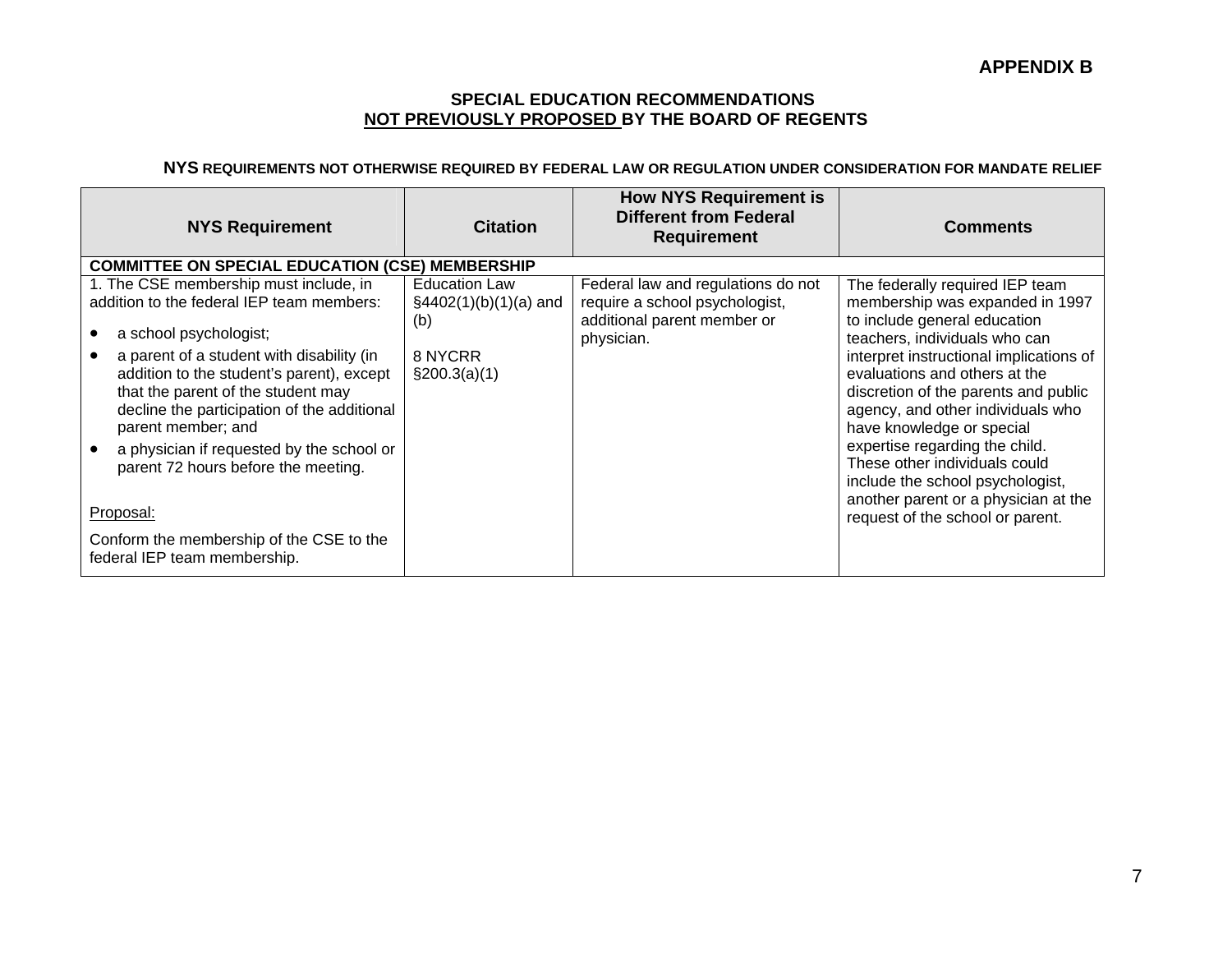| <b>NYS Requirement</b>                                                                                                                                                                                                                                                                                                                                                                                                                                                                                                                                                                                                                                                     | <b>Citation</b>                                                | <b>How NYS Requirement is</b><br><b>Different from Federal</b><br><b>Requirement</b>                                                                                                     | <b>Comments</b>                                                                                                                                                                                                                                   |
|----------------------------------------------------------------------------------------------------------------------------------------------------------------------------------------------------------------------------------------------------------------------------------------------------------------------------------------------------------------------------------------------------------------------------------------------------------------------------------------------------------------------------------------------------------------------------------------------------------------------------------------------------------------------------|----------------------------------------------------------------|------------------------------------------------------------------------------------------------------------------------------------------------------------------------------------------|---------------------------------------------------------------------------------------------------------------------------------------------------------------------------------------------------------------------------------------------------|
| 2. Subcommittees on Special Education -<br>School districts with more than 125,000<br>inhabitants must appoint subcommittees to<br>the extent necessary to ensure timely<br>evaluation and placement of students with<br>disabilities. Other school districts may, but<br>are not required to, have subcommittees.<br>Subcommittee membership is the same as<br>federal IEP team membership, except a<br>school psychologist is a required member of<br>a subcommittee whenever a new<br>psychological evaluation is reviewed or a<br>change to a program option with a more<br>intensive staff-to-student ratio is<br>recommended.<br>Subcommittees must submit an annual | <b>Education Law</b><br>§4402(1)(b)(1)(d)<br>8 NYCRR §200.3(c) | The subcommittee membership is<br>the same as the federal mandated<br>IEP team membership, with the<br>exception of the requirements for<br>participation of the school<br>psychologist. | Only viable if the State aligns its<br>CSE membership to federal<br>standard (above). If the<br>membership of the CSE is aligned<br>to the federal IEP team<br>membership, Subcommittees on<br>Special Education would no longer<br>be necessary. |
| report to CSE. The parent has the right to<br>disagree with Subcommittee<br>recommendations and refer to CSE.                                                                                                                                                                                                                                                                                                                                                                                                                                                                                                                                                              |                                                                |                                                                                                                                                                                          |                                                                                                                                                                                                                                                   |
| Proposal:                                                                                                                                                                                                                                                                                                                                                                                                                                                                                                                                                                                                                                                                  |                                                                |                                                                                                                                                                                          |                                                                                                                                                                                                                                                   |
| Repeal Subcommittee requirements,<br>contingent upon change to State law to<br>conform the CSE membership to the federal<br>IEP team.                                                                                                                                                                                                                                                                                                                                                                                                                                                                                                                                      |                                                                |                                                                                                                                                                                          |                                                                                                                                                                                                                                                   |
| 3. Written notice of a CSE meeting must<br>inform the parent(s) of his or her right to<br>request, in writing at least 72 hours before<br>the meeting, the presence of the school<br>physician member of the CSE.                                                                                                                                                                                                                                                                                                                                                                                                                                                          | 8 NYCRR<br>$\S200.5(c)(2)(iv)$                                 | There is no comparable federal<br>requirement.                                                                                                                                           | Only viable if the State aligns its<br>CSE membership to federal<br>standard (above).                                                                                                                                                             |
| Proposal:                                                                                                                                                                                                                                                                                                                                                                                                                                                                                                                                                                                                                                                                  |                                                                |                                                                                                                                                                                          |                                                                                                                                                                                                                                                   |
| Repeal contingent upon change to State law<br>to conform the CSE membership to the<br>federal IEP team.                                                                                                                                                                                                                                                                                                                                                                                                                                                                                                                                                                    |                                                                |                                                                                                                                                                                          |                                                                                                                                                                                                                                                   |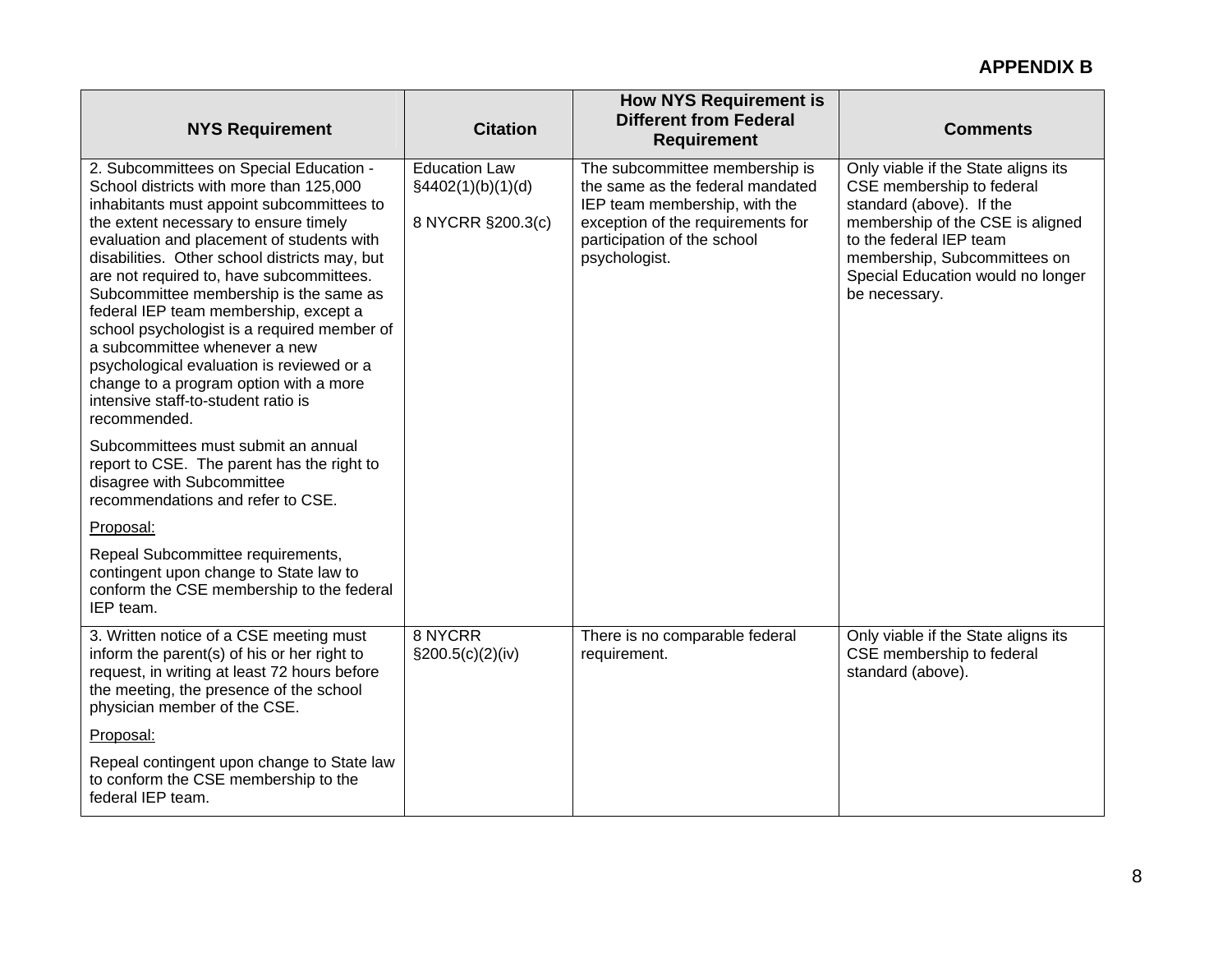| <b>NYS Requirement</b>                                                                                                                                                                                                                                                                                                                                                                                                                                                                                       | <b>Citation</b>                                              | <b>How NYS Requirement is</b><br><b>Different from Federal</b><br><b>Requirement</b>                                        | <b>Comments</b>                                                                                                                                                                                                                                                                                      |
|--------------------------------------------------------------------------------------------------------------------------------------------------------------------------------------------------------------------------------------------------------------------------------------------------------------------------------------------------------------------------------------------------------------------------------------------------------------------------------------------------------------|--------------------------------------------------------------|-----------------------------------------------------------------------------------------------------------------------------|------------------------------------------------------------------------------------------------------------------------------------------------------------------------------------------------------------------------------------------------------------------------------------------------------|
| 4. If the meeting is being conducted by a<br>Subcommittee on Special Education, the<br>meeting notice must inform the parent(s)<br>that, upon receipt of a written request from<br>the parent, the Subcommittee shall refer to<br>the CSE any matter on which the parent(s)<br>disagrees with the Subcommittee's<br>recommendation concerning a modification<br>or change in the identification, evaluation,<br>educational placement or provision of a free<br>appropriate public education to the student. | 8 NYCRR<br>$\S200.5(c)(2)(vi)$                               | There is no comparable federal<br>requirement.                                                                              | Only viable if the State aligns its<br>CSE membership to federal<br>standard (above).                                                                                                                                                                                                                |
| Proposal:                                                                                                                                                                                                                                                                                                                                                                                                                                                                                                    |                                                              |                                                                                                                             |                                                                                                                                                                                                                                                                                                      |
| Repeal contingent upon change to State law<br>to conform the CSE membership to the<br>federal IEP team.                                                                                                                                                                                                                                                                                                                                                                                                      |                                                              |                                                                                                                             |                                                                                                                                                                                                                                                                                                      |
| <b>COMMITTEE ON PRESCHOOL SPECIAL EDUCATION (CPSE)</b>                                                                                                                                                                                                                                                                                                                                                                                                                                                       |                                                              |                                                                                                                             |                                                                                                                                                                                                                                                                                                      |
| 5. In addition to the federal IEP team<br>members, membership of the CPSE<br>includes an additional parent member<br>(except that the parent can decline the<br>participation of the additional parent<br>member) and a municipality representative,<br>except the attendance of the municipality<br>representative is not required for a quorum.                                                                                                                                                            | Education<br>Law§4410(3) (a)(1)<br>8NYCRR<br>$\S200.3(a)(2)$ | There are no federal requirements<br>for an additional parent member or<br>municipality representative on the<br>committee. | The federally required IEP team<br>membership was expanded in 1997<br>to include general education<br>teachers, individuals who can<br>interpret instructional implications of<br>evaluations and others at the<br>discretion of the parents and public<br>agency, other individuals who have        |
| Proposal:                                                                                                                                                                                                                                                                                                                                                                                                                                                                                                    |                                                              |                                                                                                                             | knowledge or special expertise<br>regarding the child. These other                                                                                                                                                                                                                                   |
| Align CPSE membership with the federal<br>IEP team, except continue the municipality<br>representative until such time that the<br>county no longer has a role in the provision<br>or payment of special education to<br>preschool students.                                                                                                                                                                                                                                                                 |                                                              |                                                                                                                             | individuals could include the school<br>psychologist, another parent or a<br>physician at the request of the<br>school or parent. If there is no<br>revision to the payment structure for<br>preschool special education, the<br>municipality representative may<br>need to be retained on the CPSE. |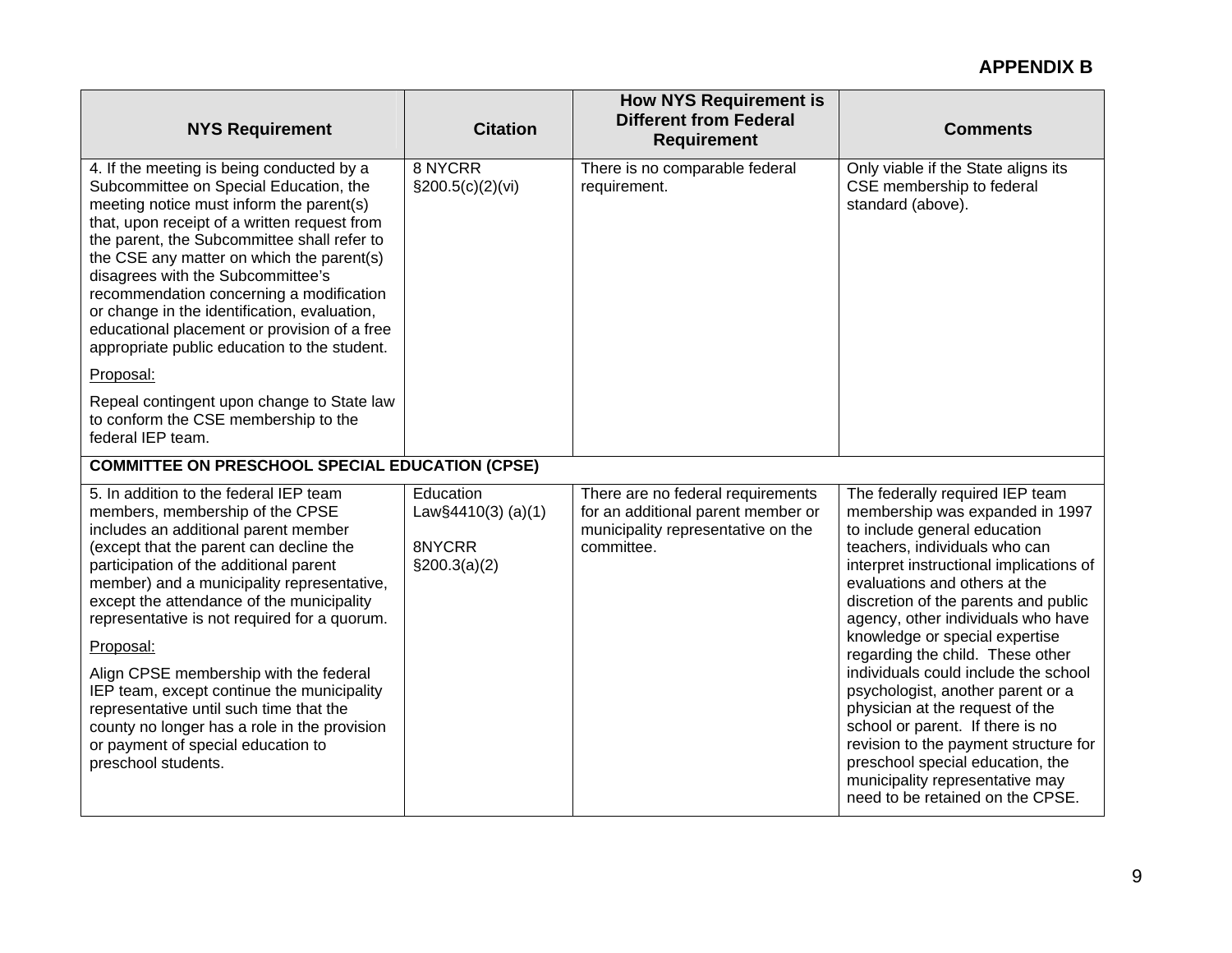| <b>NYS Requirement</b>                                                                                                                                                                                                                                                                                                                                                                                    | <b>Citation</b>                     | <b>How NYS Requirement is</b><br><b>Different from Federal</b><br><b>Requirement</b>                                                                                                                                                                                            | <b>Comments</b>                                                                                                                                                                                                                                                                                                                                                                               |
|-----------------------------------------------------------------------------------------------------------------------------------------------------------------------------------------------------------------------------------------------------------------------------------------------------------------------------------------------------------------------------------------------------------|-------------------------------------|---------------------------------------------------------------------------------------------------------------------------------------------------------------------------------------------------------------------------------------------------------------------------------|-----------------------------------------------------------------------------------------------------------------------------------------------------------------------------------------------------------------------------------------------------------------------------------------------------------------------------------------------------------------------------------------------|
| <b>INDIVIDUAL EVALUATIONS</b>                                                                                                                                                                                                                                                                                                                                                                             |                                     |                                                                                                                                                                                                                                                                                 |                                                                                                                                                                                                                                                                                                                                                                                               |
| 6. For preschool students, the parent<br>selects the evaluator from list of approved<br>evaluators.                                                                                                                                                                                                                                                                                                       | <b>Education Law</b><br>§4410(4)(b) | Federal law imposes evaluation<br>responsibilities on the public school<br>district, with parental right to                                                                                                                                                                     | This requirement has contributed to<br>significant non-compliance in NYS<br>for timely evaluations of preschool                                                                                                                                                                                                                                                                               |
| Proposal:                                                                                                                                                                                                                                                                                                                                                                                                 | 8 NYCRR<br>\$200.16 (c)(1)          | independent evaluation under<br>limited circumstances.                                                                                                                                                                                                                          | students, as parents do not always<br>select approved evaluators who are                                                                                                                                                                                                                                                                                                                      |
| Repeal the requirement that parent select<br>the evaluator and replace it with the<br>requirement that the school district, after<br>providing the parent with a list of approved<br>evaluators, consult with the parent regarding<br>the selection of an evaluator that can<br>provide a timely evaluation of the preschool<br>child.<br>All school districts would be approved<br>preschool evaluators. |                                     |                                                                                                                                                                                                                                                                                 | able to complete the individual<br>evaluation within the State's<br>required timeline. Districts would<br>select an approved evaluator (which<br>could be the district) in consultation<br>with the parent and in consideration<br>of the availability of the approved<br>evaluator to complete the<br>evaluation within the time period<br>required by State law                             |
|                                                                                                                                                                                                                                                                                                                                                                                                           |                                     |                                                                                                                                                                                                                                                                                 | Parents would be provided a list of<br>approved evaluators and informed<br>of their right to request an<br>independent educational evaluation<br>if they disagree with the evaluation<br>that is completed or contracted for<br>by the school district.                                                                                                                                       |
| 7. The initial evaluation of a preschool<br>student must be conducted within 30 school<br>days of the date of parental consent to<br>conduct the evaluation.<br>Proposal:<br>Align the timeline to be the same as school<br>age students, which is 60 calendar days.                                                                                                                                      | 8 NYCRR<br>$\S200.16(c)(2)$         | Federal regulations require the<br>initial evaluation to be conducted<br>within 60 calendar days of receiving<br>parental consent for the evaluation<br>or, if the State establishes a<br>timeframe within which the<br>evaluation must be conducted,<br>within that timeframe. | Our current requirements provide<br>for less time for preschool students'<br>evaluations to be completed than<br>school age evaluations, even<br>though the preschool evaluation<br>system relies is more complex and<br>dependent upon approved<br>evaluators and parental choice of<br>evaluators. This has resulted in<br>substantial non-compliance in<br>preschool evaluation timelines. |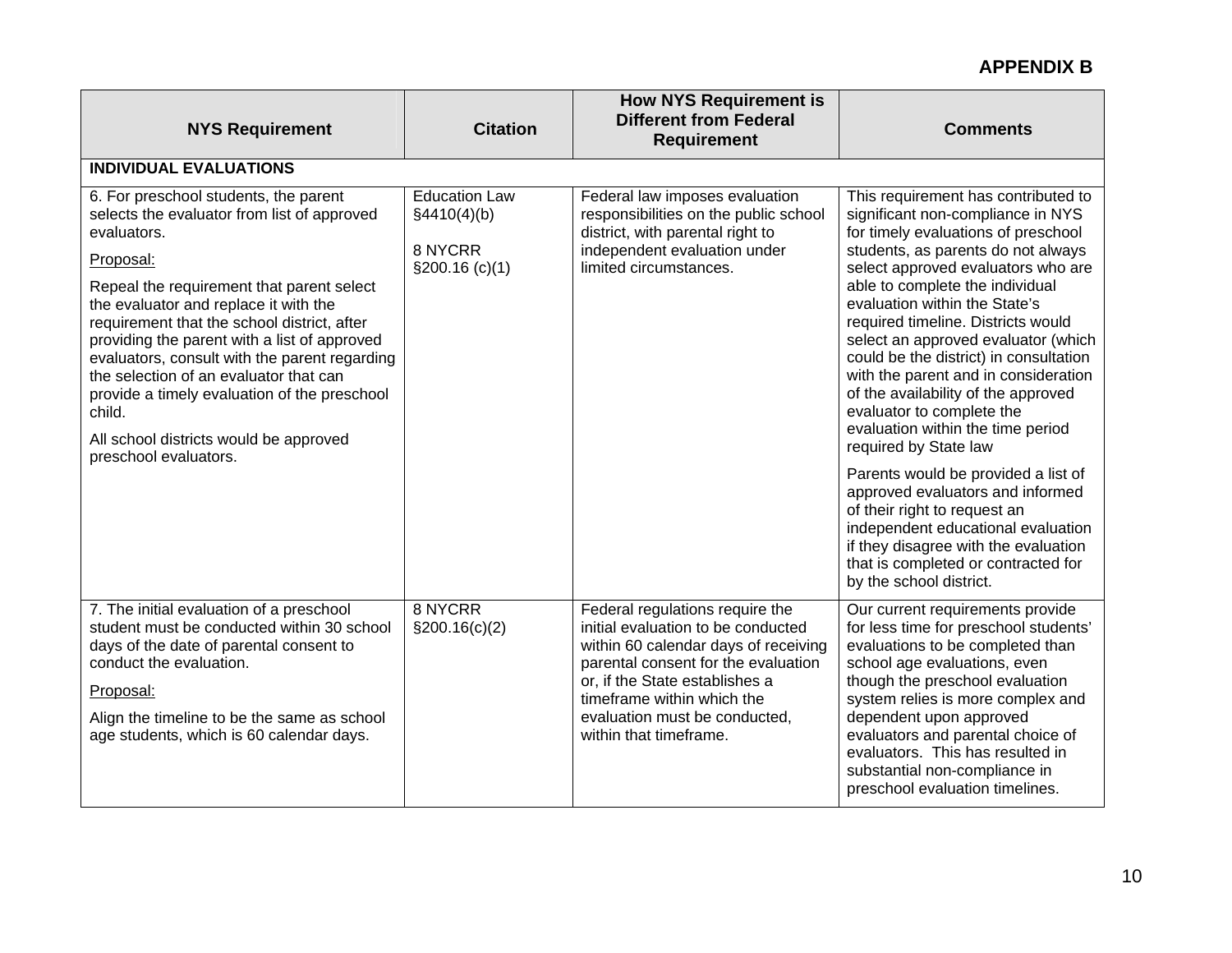| <b>NYS Requirement</b>                                                                                                                                                                                                                                                                                                                                                                          | <b>Citation</b>                                                                                 | <b>How NYS Requirement is</b><br><b>Different from Federal</b><br><b>Requirement</b>                                                                                                                                                                                                                                                                                              | <b>Comments</b>                                                                                                                                                                                                                                                                                                                                                                                                                                                                                                                                                        |
|-------------------------------------------------------------------------------------------------------------------------------------------------------------------------------------------------------------------------------------------------------------------------------------------------------------------------------------------------------------------------------------------------|-------------------------------------------------------------------------------------------------|-----------------------------------------------------------------------------------------------------------------------------------------------------------------------------------------------------------------------------------------------------------------------------------------------------------------------------------------------------------------------------------|------------------------------------------------------------------------------------------------------------------------------------------------------------------------------------------------------------------------------------------------------------------------------------------------------------------------------------------------------------------------------------------------------------------------------------------------------------------------------------------------------------------------------------------------------------------------|
| 8. Each initial individual evaluation of a<br>student suspected of having a disability<br>must include a physical examination,<br>individual psychological evaluation, social<br>history, observation, other appropriate<br>evaluations and functional behavioral<br>assessment (FBA) when behavior impedes<br>learning.<br>Proposal:<br>Adopt the federal standard for initial<br>evaluations. | <b>Education Law</b><br>§4402(1)(b)(3)(a)<br>8 NYCRR<br>§§200.1(aa),<br>$200.4(b)(1)(i) - (v);$ | Federal requirements do not<br>prescribe specific types of<br>assessments that must be<br>conducted as part of an initial<br>evaluation except that a classroom<br>observation is a federal requirement<br>for students with specific learning<br>disabilities. The terms<br>psychological evaluation, social<br>history and FBA are not defined in<br>federal law or regulation. | This would provide flexibility to<br>Committees to determine most<br>appropriate evaluations (e.g., not<br>every student would require a<br>physical evaluation).<br>Federal regulations require that, for<br>eligibility determinations for special<br>education, the Committee must<br>draw upon information from a<br>variety of sources, including<br>aptitude and achievement tests,<br>parent input and teacher<br>recommendations, as well as<br>information about the student's<br>physical condition, social or cultural<br>background and adaptive behavior. |
| 9. Establishes the process for a school<br>psychologist to determine the need to<br>administer an individual psychological<br>evaluation and requires a written report<br>when such evaluation is determined not to<br>be necessary.<br>Proposal:                                                                                                                                               | <b>Education Law</b><br>§4402(1)(b)(3)(a)<br>8 NYCRR<br>$\S200.4(b)(2)$                         | There is no comparable federal<br>requirement.                                                                                                                                                                                                                                                                                                                                    | Only viable if change definition of<br>individual evaluation (above)                                                                                                                                                                                                                                                                                                                                                                                                                                                                                                   |
| Repeal, contingent upon adoption of the<br>federal standard for individual evaluations.                                                                                                                                                                                                                                                                                                         |                                                                                                 |                                                                                                                                                                                                                                                                                                                                                                                   |                                                                                                                                                                                                                                                                                                                                                                                                                                                                                                                                                                        |
| PLANNING AND REPORTING REQUIREMENTS                                                                                                                                                                                                                                                                                                                                                             |                                                                                                 |                                                                                                                                                                                                                                                                                                                                                                                   |                                                                                                                                                                                                                                                                                                                                                                                                                                                                                                                                                                        |
| 10. Requires the school district to provide a<br>form to parents of certain children with<br>disabilities who are veterans of the Vietnam<br>war for a report to the Division of Veterans'<br>Affairs for research purposes.<br>Proposal:                                                                                                                                                       | <b>Education Law</b><br>§4402(1)(b)(3)(h)<br><b>Executive Law</b><br>\$353(15)                  | There is no comparable federal<br>requirement.                                                                                                                                                                                                                                                                                                                                    | There are no longer any school age<br>students of veterans of the Vietnam<br>War.                                                                                                                                                                                                                                                                                                                                                                                                                                                                                      |
| Repeal - outdated statutory requirement                                                                                                                                                                                                                                                                                                                                                         |                                                                                                 |                                                                                                                                                                                                                                                                                                                                                                                   |                                                                                                                                                                                                                                                                                                                                                                                                                                                                                                                                                                        |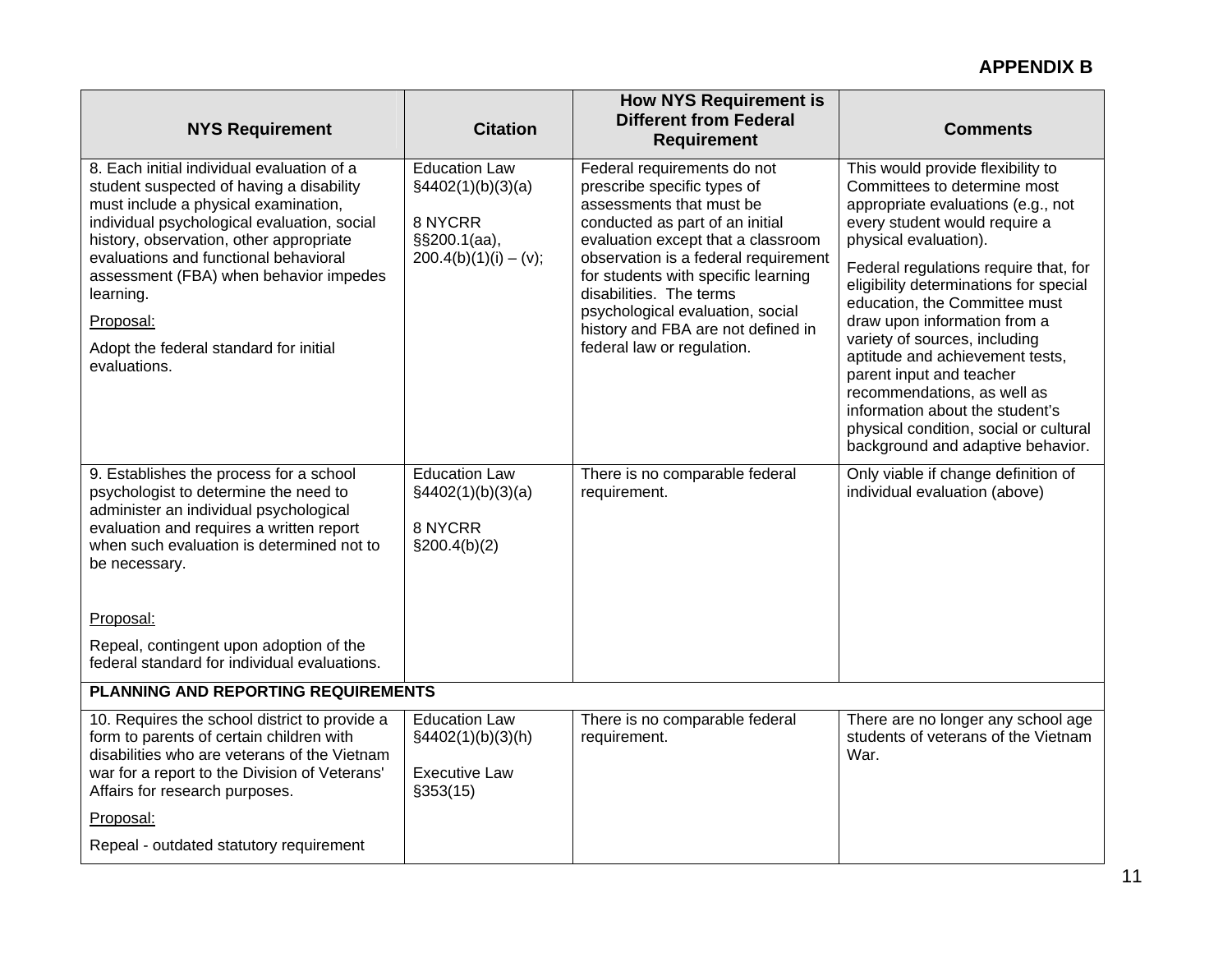| <b>NYS Requirement</b>                                                                                                                                                                                                                                                         | <b>Citation</b>                                                             | <b>How NYS Requirement is</b><br><b>Different from Federal</b><br><b>Requirement</b>          | <b>Comments</b>                                                                                                                                                                                                                                                                   |  |
|--------------------------------------------------------------------------------------------------------------------------------------------------------------------------------------------------------------------------------------------------------------------------------|-----------------------------------------------------------------------------|-----------------------------------------------------------------------------------------------|-----------------------------------------------------------------------------------------------------------------------------------------------------------------------------------------------------------------------------------------------------------------------------------|--|
| <b>POLICIES AND PROCEDURES</b>                                                                                                                                                                                                                                                 |                                                                             |                                                                                               |                                                                                                                                                                                                                                                                                   |  |
| 11. Requires BOEs to have plans and<br>policies for appropriate declassification of<br>students with disabilities - regular<br>consideration for declassifying students<br>when appropriate and the provision of<br>educational and support services upon<br>declassification. | <b>Education Law</b><br>$§4402(1)(b)(3)(d-2)$<br>8 NYCRR<br>$\S200.2(b)(8)$ | There is no comparable federal<br>requirement.                                                | <b>CSE/CPSEs must still determine</b><br>whether a student with a disability<br>continues to need special education<br>services as one component of every<br>annual review. This has not been<br>an effective requirement leading to<br>an increase in declassification<br>rates. |  |
| Proposal:                                                                                                                                                                                                                                                                      |                                                                             |                                                                                               |                                                                                                                                                                                                                                                                                   |  |
| Repeal.                                                                                                                                                                                                                                                                        |                                                                             |                                                                                               | Federal law requires that a student<br>with a disability be reevaluated prior<br>to a determination that the student<br>is no longer a student with a<br>disability.                                                                                                              |  |
| APPROVAL OF CERTAIN EARLY INTERVENTION PROGRAMS                                                                                                                                                                                                                                |                                                                             |                                                                                               |                                                                                                                                                                                                                                                                                   |  |
| 12. The Commissioner approves the<br>provision of early intervention services by<br>approved preschool providers.                                                                                                                                                              | <b>Education Law</b><br>§4403(18)                                           | Federal law does not require the<br>State Educational Agency to<br>approve providers of early | The Department of Health (DOH)<br>under the Early Intervention<br>Program provides services to                                                                                                                                                                                    |  |
| Proposal:                                                                                                                                                                                                                                                                      |                                                                             | intervention services.                                                                        | children with disabilities, birth to two<br>in NY State. This requirement is a                                                                                                                                                                                                    |  |
| Repeal.                                                                                                                                                                                                                                                                        |                                                                             |                                                                                               | duplicative burden to SED for a<br>responsibility that resides in the first<br>instance with DOH.                                                                                                                                                                                 |  |
| <b>COMMISSIONER'S APPOINTMENT TO STATE SUPPORTED SCHOOLS</b>                                                                                                                                                                                                                   |                                                                             |                                                                                               |                                                                                                                                                                                                                                                                                   |  |
| 13. Procedures for the appointment of<br>students to State-supported schools.                                                                                                                                                                                                  | <b>Education Law</b><br>§4201                                               | There are no federal requirements<br>relating to appointment to state-                        | This would eliminate unnecessary<br>administrative procedures that were                                                                                                                                                                                                           |  |
| Proposal:                                                                                                                                                                                                                                                                      | 8 NYCRR                                                                     | supported schools.                                                                            | established before the federal and<br>State laws were enacted and are                                                                                                                                                                                                             |  |
| Repeal the Commissioner's role in<br>appointments to State supported schools<br>and that the State supported school<br>evaluate the student in addition to the<br>evaluation conducted by the school district.                                                                 | §200.7(d)(1)(ii) and<br>(iii)                                               |                                                                                               | duplicative costly evaluations of the<br>student for admission to such<br>schools.                                                                                                                                                                                                |  |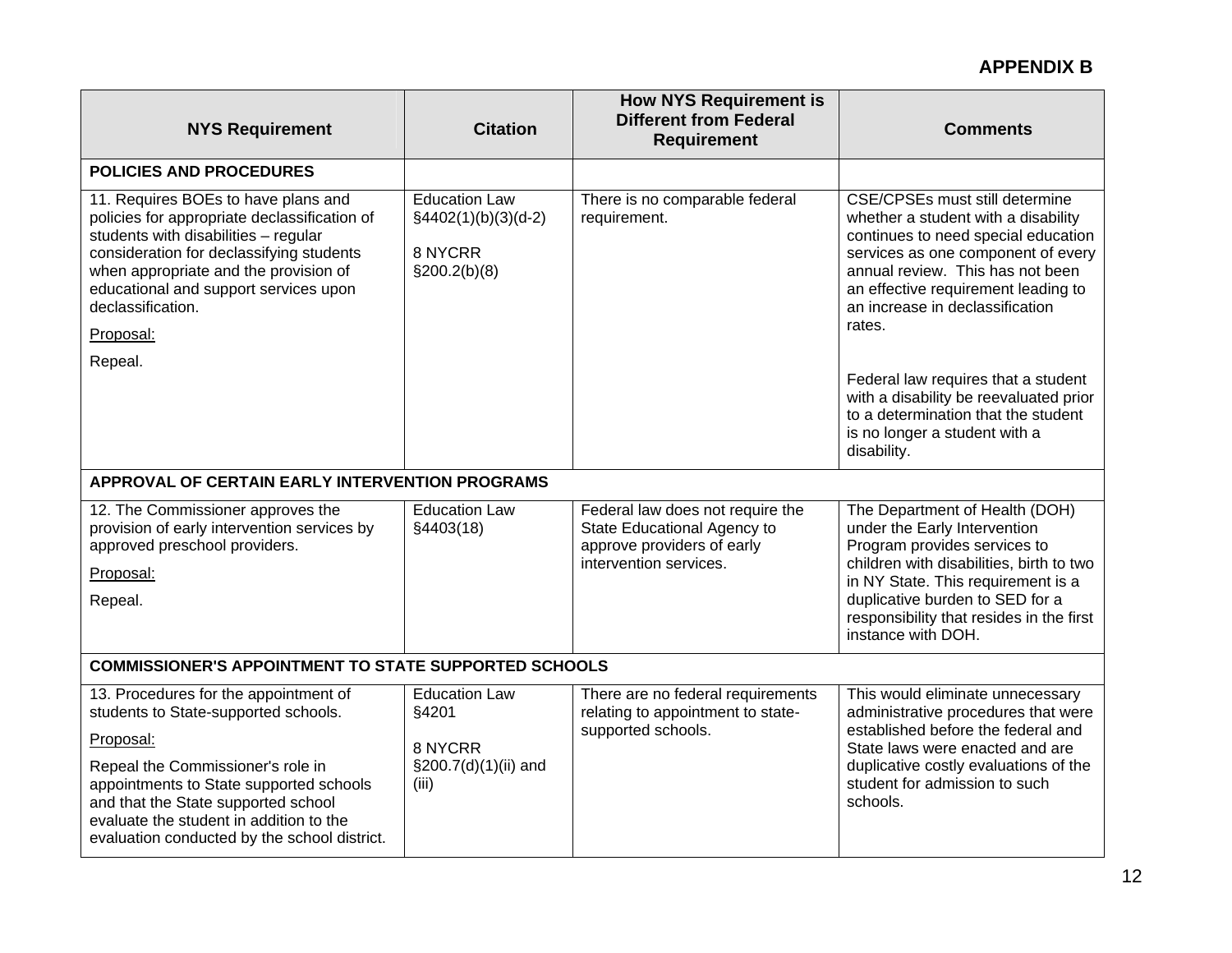| <b>COMMITTEE ON SPECIAL EDUCATION (CSE) MEMBERSHIP</b>                                                                                                                                                                                                                                                                                                                                                                                                                                                                                                              |                                                                                                                                                                                                                                                                                                                                                                        |  |  |
|---------------------------------------------------------------------------------------------------------------------------------------------------------------------------------------------------------------------------------------------------------------------------------------------------------------------------------------------------------------------------------------------------------------------------------------------------------------------------------------------------------------------------------------------------------------------|------------------------------------------------------------------------------------------------------------------------------------------------------------------------------------------------------------------------------------------------------------------------------------------------------------------------------------------------------------------------|--|--|
| §200.3 Committee on special education                                                                                                                                                                                                                                                                                                                                                                                                                                                                                                                               | §300.321 IEP Team.                                                                                                                                                                                                                                                                                                                                                     |  |  |
| (a) Each board of education or board of trustees shall appoint: (1)<br>committees on special education in accordance with the provisions of<br>Education Law, section 4402, as necessary to ensure timely evaluation<br>and placement of students. The membership of each committee shall<br>include, but not be limited to:                                                                                                                                                                                                                                        | (a) General. The public agency must ensure that the IEP Team for<br>each child with a disability includes-                                                                                                                                                                                                                                                             |  |  |
| (i) the parents or persons in parental relationship to the student;                                                                                                                                                                                                                                                                                                                                                                                                                                                                                                 | (1) The parents of the child;                                                                                                                                                                                                                                                                                                                                          |  |  |
| (ii) not less than one regular education teacher of the student<br>whenever the student is or may be participating in the regular education                                                                                                                                                                                                                                                                                                                                                                                                                         | (2) Not less than one regular education teacher of the child (if the<br>child is, or may be, participating in the regular education environment);                                                                                                                                                                                                                      |  |  |
| environment;<br>(iii) not less than one special education teacher of the student, or, if<br>appropriate, not less than one special education provider of the student;                                                                                                                                                                                                                                                                                                                                                                                               | (3) Not less than one special education teacher of the child, or<br>where appropriate, not less then one special education provider of the<br>child;                                                                                                                                                                                                                   |  |  |
| (iv) a school psychologist;                                                                                                                                                                                                                                                                                                                                                                                                                                                                                                                                         | There is no comparable federal requirement.                                                                                                                                                                                                                                                                                                                            |  |  |
| (v) a representative of the school district who is qualified to provide<br>or supervise special education and who is knowledgeable about the<br>general education curriculum and the availability of resources of the<br>school district, provided that an individual who meets these<br>qualifications may also be the same individual appointed as the special<br>education teacher or the special education provider of the student or the<br>school psychologist. The representative of the school district shall serve<br>as the chairperson of the committee; | (4) A representative of the public agency who-<br>(i) Is qualified to provide, or supervise the provision of, specially<br>designed instruction to meet the unique needs of children with<br>disabilities;<br>(ii) Is knowledgeable about the general education curriculum; and<br>(iii) Is knowledgeable about the availability of resources of the<br>public agency. |  |  |
| (vi) an individual who can interpret the instructional implications of<br>evaluation results. Such individual may also be the individual appointed<br>as the regular education teacher, the special education teacher or<br>special education provider, the school psychologist, the representative<br>of the school district or a person having knowledge or special expertise<br>regarding the student when such member is determined by the school<br>district to have the knowledge and expertise to fulfill this role on the<br>committee;                     | (5) An individual who can interpret the instructional implications of<br>evaluation results, who may be a member of the team described in<br>paragraphs (a)(2) through (a)(6) of this section;                                                                                                                                                                         |  |  |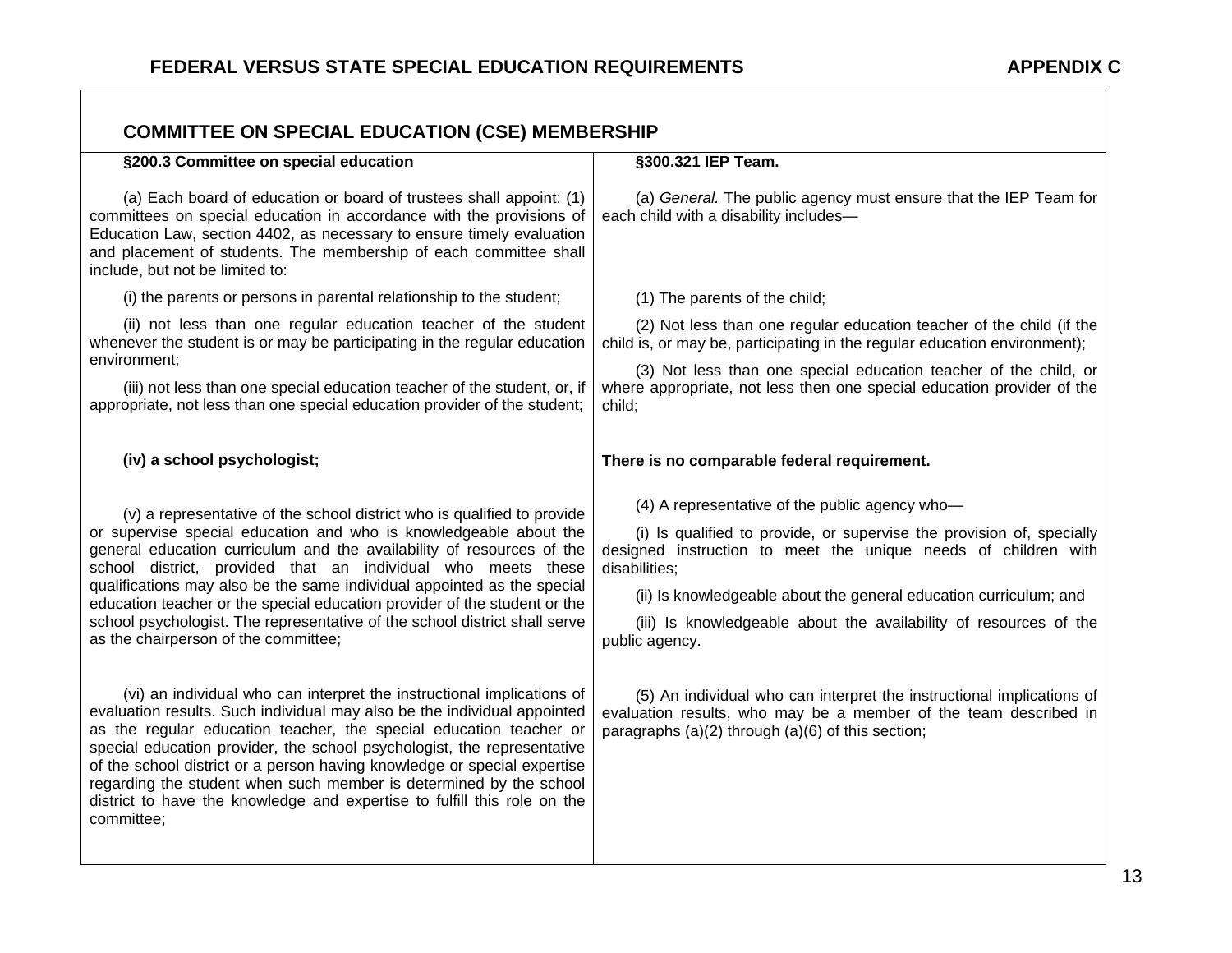$\sqrt{ }$ 

| <b>COMMITTEE ON SPECIAL EDUCATION (CSE) MEMBERSHIP</b>                                                                                                                                                                                                                                                                                                                                                                                                                                                                                    |                                                                                                                                                                                                  |  |  |
|-------------------------------------------------------------------------------------------------------------------------------------------------------------------------------------------------------------------------------------------------------------------------------------------------------------------------------------------------------------------------------------------------------------------------------------------------------------------------------------------------------------------------------------------|--------------------------------------------------------------------------------------------------------------------------------------------------------------------------------------------------|--|--|
| (vii) a school physician, if specifically requested in writing by<br>the parent of the student or by a member of the school at least 72<br>hours prior to the meeting;                                                                                                                                                                                                                                                                                                                                                                    | There is no comparable federal requirement.                                                                                                                                                      |  |  |
| (viii) an additional parent member of a student with a disability<br>residing in the school district or a neighboring school district,<br>provided that the additional parent member may be the parent of a<br>student who has been declassified within a period not to exceed<br>five years or the parent of a student who has graduated within a<br>period not to exceed five years. Such parent is not a required<br>member if the parents of the student request that the additional<br>parent member not participate in the meeting; | There is no comparable federal requirement.                                                                                                                                                      |  |  |
| (ix) other persons having knowledge or special expertise regarding<br>the student, including related services personnel as appropriate, as the<br>school district or the parent(s) shall designate. The determination of<br>knowledge or special expertise of such person shall be made by the<br>party (parents or school district) who invited the individual to be a<br>member of the committee on special education; and                                                                                                              | (6) At the discretion of the parent or the agency, other individuals<br>who have knowledge or special expertise regarding the child, including<br>related services personnel as appropriate; and |  |  |
| (x) if appropriate, the student.                                                                                                                                                                                                                                                                                                                                                                                                                                                                                                          | (7) Whenever appropriate, the child with a disability.                                                                                                                                           |  |  |

| <b>COMMITTEE ON PRESCHOOL SPECIAL EDUCATION (CPSE)</b>                                                                                                                                                                                                                                |                                                                                                            |  |
|---------------------------------------------------------------------------------------------------------------------------------------------------------------------------------------------------------------------------------------------------------------------------------------|------------------------------------------------------------------------------------------------------------|--|
| §200.3 Committee on preschool special education                                                                                                                                                                                                                                       | §300.321 IEP Team.                                                                                         |  |
| (2) committees on preschool special education in accordance with<br>provisions of Education Law, section 4410 to implement the provisions<br>of section 200.16 of this Part. The membership of each committee on<br>preschool special education shall include, but not be limited to: | (a) General. The public agency must ensure that the IEP Team for<br>each child with a disability includes- |  |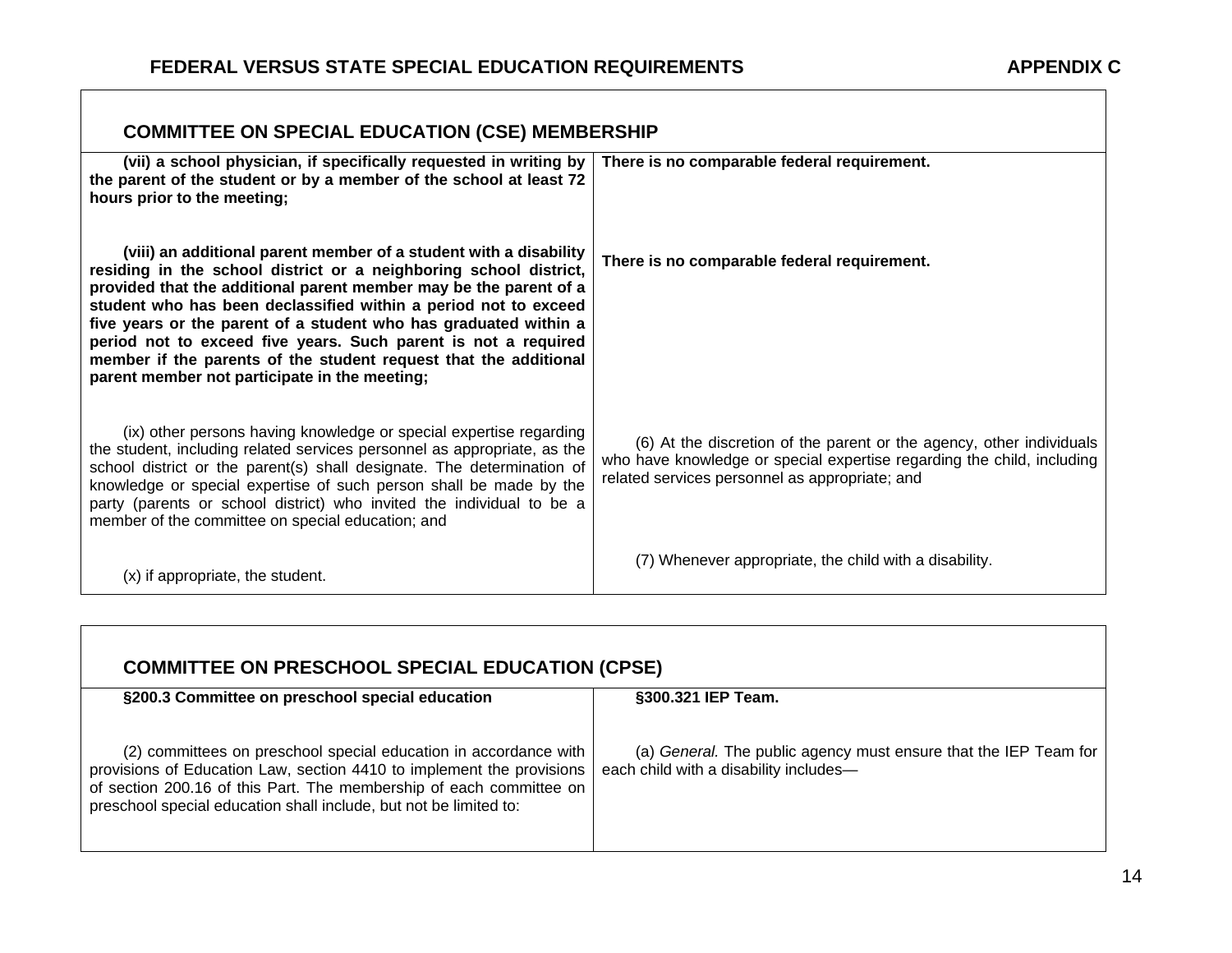| <b>COMMITTEE ON PRESCHOOL SPECIAL EDUCATION (CPSE)</b>                                                                                                                                                                                                                                                                                                                                                                                                                                                                                                        |                                                                                                                                                                                                |
|---------------------------------------------------------------------------------------------------------------------------------------------------------------------------------------------------------------------------------------------------------------------------------------------------------------------------------------------------------------------------------------------------------------------------------------------------------------------------------------------------------------------------------------------------------------|------------------------------------------------------------------------------------------------------------------------------------------------------------------------------------------------|
| (i) the parents of the preschool child;                                                                                                                                                                                                                                                                                                                                                                                                                                                                                                                       | (1) The parents of the child;                                                                                                                                                                  |
| (ii) not less than one regular education teacher of the child<br>whenever the child is or may be participating in the regular education<br>environment;                                                                                                                                                                                                                                                                                                                                                                                                       | (2) Not less than one regular education teacher of the child (if the<br>child is, or may be, participating in the regular education environment);                                              |
| (iii) not less than one special education teacher of the child, or, if<br>appropriate, not less than one special education provider of the child;                                                                                                                                                                                                                                                                                                                                                                                                             | (3) Not less than one special education teacher of the child, or<br>where appropriate, not less then one special education provider of the<br>child:                                           |
| (iv) a representative of the school district who is qualified to                                                                                                                                                                                                                                                                                                                                                                                                                                                                                              | (4) A representative of the public agency who-                                                                                                                                                 |
| provide or supervise special education and who is knowledgeable about<br>the general education curriculum and the availability of preschool<br>special education programs and services and other resources of the<br>school district and the municipality. The representative of the school                                                                                                                                                                                                                                                                   | (i) Is qualified to provide, or supervise the provision of, specially<br>designed instruction to meet the unique needs of children with<br>disabilities:                                       |
| district shall serve as the chairperson of the committee;                                                                                                                                                                                                                                                                                                                                                                                                                                                                                                     | (ii) Is knowledgeable about the general education curriculum; and                                                                                                                              |
|                                                                                                                                                                                                                                                                                                                                                                                                                                                                                                                                                               | (iii) Is knowledgeable about the availability of resources of the<br>public agency.                                                                                                            |
| (v) an additional parent member of a child with a disability<br>residing in the school district or a neighboring school district and<br>whose child is enrolled in a preschool or elementary level<br>education program, provided that such parent is not a required<br>member if the parent(s) of the child request that the additional<br>parent member not participate;                                                                                                                                                                                    | There is no comparable federal requirement.                                                                                                                                                    |
| (vi) an individual who can interpret the instructional implications of<br>evaluation results, provided that such individual may also be the<br>individual appointed as the regular education teacher, the special<br>education teacher or special education provider, the school<br>psychologist, the representative of the school district or a person having<br>knowledge or special expertise regarding the student when such<br>member is determined by the school district to have the knowledge and<br>expertise to fulfill this role on the committee; | (5) An individual who can interpret the instructional implications of<br>evaluation results, who may be a member of the team described in<br>paragraphs (a)(2) through (a)(6) of this section; |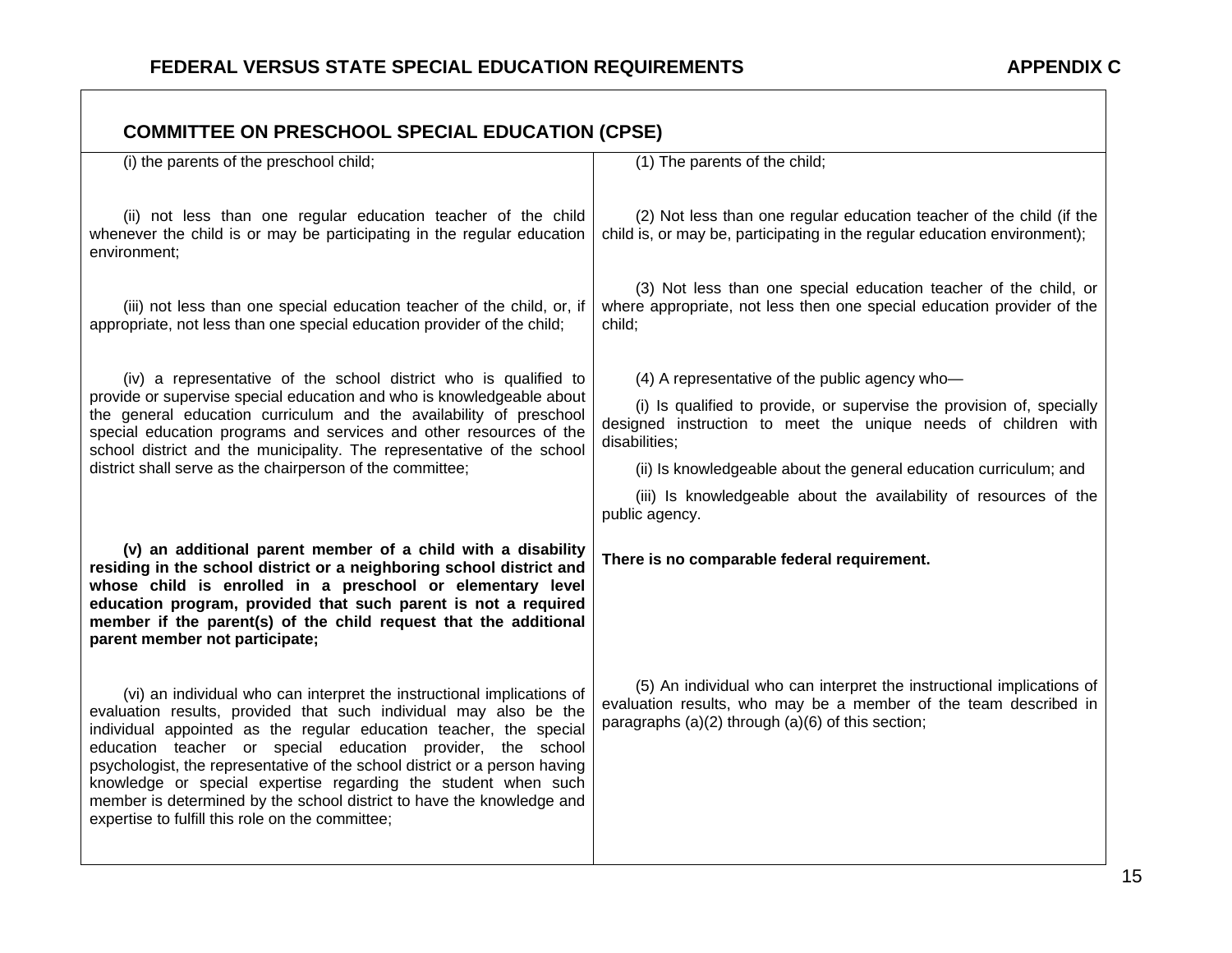| <b>COMMITTEE ON PRESCHOOL SPECIAL EDUCATION (CPSE)</b>                                                                                                                                                                                                                                                                                                                                                                |                                                                                                                                                                                                                                                                                                                                                                                   |
|-----------------------------------------------------------------------------------------------------------------------------------------------------------------------------------------------------------------------------------------------------------------------------------------------------------------------------------------------------------------------------------------------------------------------|-----------------------------------------------------------------------------------------------------------------------------------------------------------------------------------------------------------------------------------------------------------------------------------------------------------------------------------------------------------------------------------|
| (vii) other persons having knowledge or special expertise regarding<br>the child, including related services personnel as appropriate, as the<br>school district or the parents shall designate. The determination of<br>knowledge or special expertise of such person shall be made by the<br>party (parents or school district) who invited the individual to be a<br>member of the committee on special education; | (6) At the discretion of the parent or the agency, other individuals<br>who have knowledge or special expertise regarding the child, including<br>related services personnel as appropriate;                                                                                                                                                                                      |
|                                                                                                                                                                                                                                                                                                                                                                                                                       | §300.321(c). Determination of knowledge and special<br>expertise. The determination of the knowledge or special expertise of<br>any individual described in paragraph $(a)(6)$ must be made by the<br>party (parents or public agency) who invited the individual to be a<br>member of the IEP Team.                                                                              |
|                                                                                                                                                                                                                                                                                                                                                                                                                       | (7) Whenever appropriate, the child with a disability.                                                                                                                                                                                                                                                                                                                            |
| (viii) for a child in transition from early intervention programs and<br>services, at the request of the parent, the appropriate professional<br>designated by the agency that has been charged with the responsibility<br>for the preschool child; and                                                                                                                                                               | §300.321(f) Initial IEP Team meeting for child under Part C. In the<br>case of a child who was previously served under Part C of the Act, an<br>invitation to the initial IEP Team meeting must, at the request of the<br>parent, be sent to the Part C service coordinator or other<br>representatives of the Part C system to assist with the smooth transition<br>of services. |
| (ix) a representative of the municipality of the preschool<br>child's residence, provided that the attendance of the appointee of<br>the municipality shall not be required for a quorum.                                                                                                                                                                                                                             | There is no comparable federal requirement.                                                                                                                                                                                                                                                                                                                                       |

| <b>INDIVIDUAL EVALUATIONS</b>                                                                                                                                                                                                                                                                                                                                                                                                                                                                                                                                                                     |                                                                                                                                                                                                                                     |
|---------------------------------------------------------------------------------------------------------------------------------------------------------------------------------------------------------------------------------------------------------------------------------------------------------------------------------------------------------------------------------------------------------------------------------------------------------------------------------------------------------------------------------------------------------------------------------------------------|-------------------------------------------------------------------------------------------------------------------------------------------------------------------------------------------------------------------------------------|
| §200.4(b)(1)(i)-(v) Individual evaluation and reevaluation                                                                                                                                                                                                                                                                                                                                                                                                                                                                                                                                        | §300.304 Evaluation procedures.                                                                                                                                                                                                     |
| The individual evaluation shall include a variety of assessment<br>tools and strategies, including information provided by the parent, to<br>gather relevant functional, developmental and academic information<br>about the student that may assist in determining whether the student is<br>a student with a disability and the content of the student's individualized<br>education program, including information related to enabling the student<br>to participate and progress in the general education curriculum (or for a<br>preschool child, to participate in appropriate activities). | (b) Conduct of evaluation. In conducting the evaluation, the public<br>agency must-                                                                                                                                                 |
|                                                                                                                                                                                                                                                                                                                                                                                                                                                                                                                                                                                                   | (1) Use a variety of assessment tools and strategies to gather<br>relevant functional, developmental, and academic information about the<br>child, including information provided by the parent, that may assist in<br>determining- |
|                                                                                                                                                                                                                                                                                                                                                                                                                                                                                                                                                                                                   | (i) Whether the child is a child with a disability under $\S$ 300.8; and                                                                                                                                                            |
|                                                                                                                                                                                                                                                                                                                                                                                                                                                                                                                                                                                                   | (ii) The content of the child's IEP, including information related to<br>enabling the child to be involved in and progress in the general                                                                                           |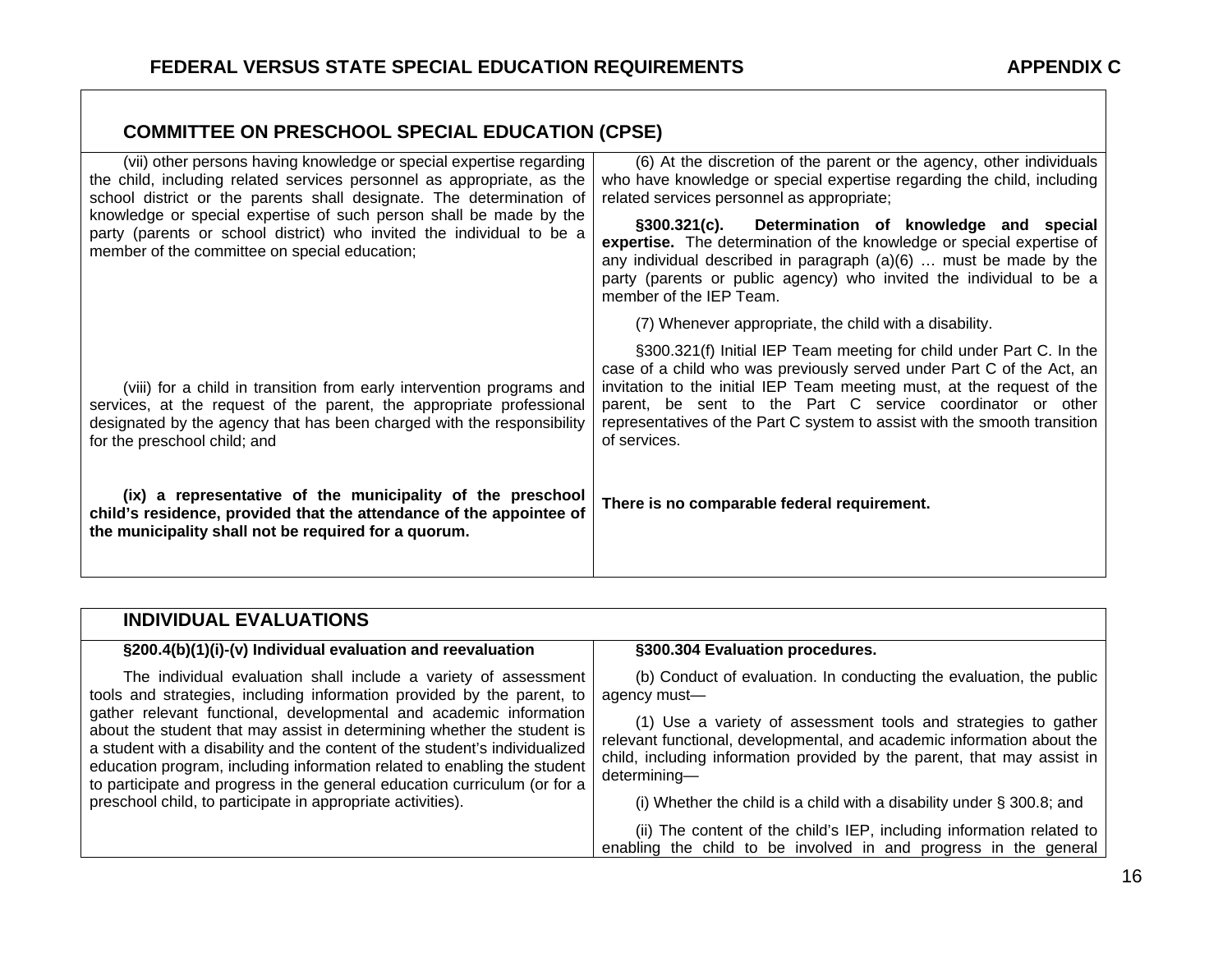| <b>INDIVIDUAL EVALUATIONS</b>                                                                                                                                                                                                                                                                                                                              |                                                                                                                                                                                                                                           |
|------------------------------------------------------------------------------------------------------------------------------------------------------------------------------------------------------------------------------------------------------------------------------------------------------------------------------------------------------------|-------------------------------------------------------------------------------------------------------------------------------------------------------------------------------------------------------------------------------------------|
|                                                                                                                                                                                                                                                                                                                                                            | education curriculum (or for a preschool child, to participate in<br>appropriate activities);                                                                                                                                             |
| The individual evaluation must be at no cost to the parent, and the<br>initial evaluation must include at least:                                                                                                                                                                                                                                           |                                                                                                                                                                                                                                           |
| (i) a physical examination in accordance with the provisions<br>of sections 903, 904 and 905 of the Education Law;                                                                                                                                                                                                                                         | There is no comparable federal requirement                                                                                                                                                                                                |
| (ii) an individual psychological evaluation, except when a<br>school psychologist determines after an assessment of a school-<br>age student, pursuant to paragraph (2) of this subdivision, that<br>further evaluation is unnecessary;                                                                                                                    | There is no comparable federal requirement                                                                                                                                                                                                |
| (iii) a social history;                                                                                                                                                                                                                                                                                                                                    | There is no comparable federal requirement                                                                                                                                                                                                |
| (iv) an observation of the student in the student's learning<br>environment (including the regular classroom setting) or, in the<br>case of a student of less than school-age or out of school, an<br>environment appropriate for a student of that age, to document the<br>student's academic performance and behavior in the areas of<br>difficulty; and | There is no comparable federal requirement except for<br>students suspected of having a learning disability.                                                                                                                              |
| (v) other appropriate assessments or evaluations, including a<br>functional behavioral assessment for a student whose behavior<br>impedes his or her learning or that of others, as necessary to ascertain<br>the physical, mental, behavioral and emotional factors which contribute<br>to the suspected disabilities.                                    |                                                                                                                                                                                                                                           |
| §200.4(b)(6) School districts shall ensure that:                                                                                                                                                                                                                                                                                                           | §300.304 Evaluation procedures In conducting the evaluation                                                                                                                                                                               |
| (iii) assessments and other evaluation materials include those<br>tailored to assess specific areas of educational need and not merely<br>those which are designed to provide a general intelligence quotient;                                                                                                                                             | the public agency must<br>(2) Not use any single measure or assessment as the sole<br>criterion for determining whether a child is a child with a disability and<br>for determining an appropriate educational program for the child; and |
| (v) no single measure or assessment is used as the sole criterion<br>for determining whether a student is a student with a disability or for<br>determining an appropriate educational program for a student;                                                                                                                                              | §300.304(c) Other evaluation procedures. Each public agency<br>must ensure that-                                                                                                                                                          |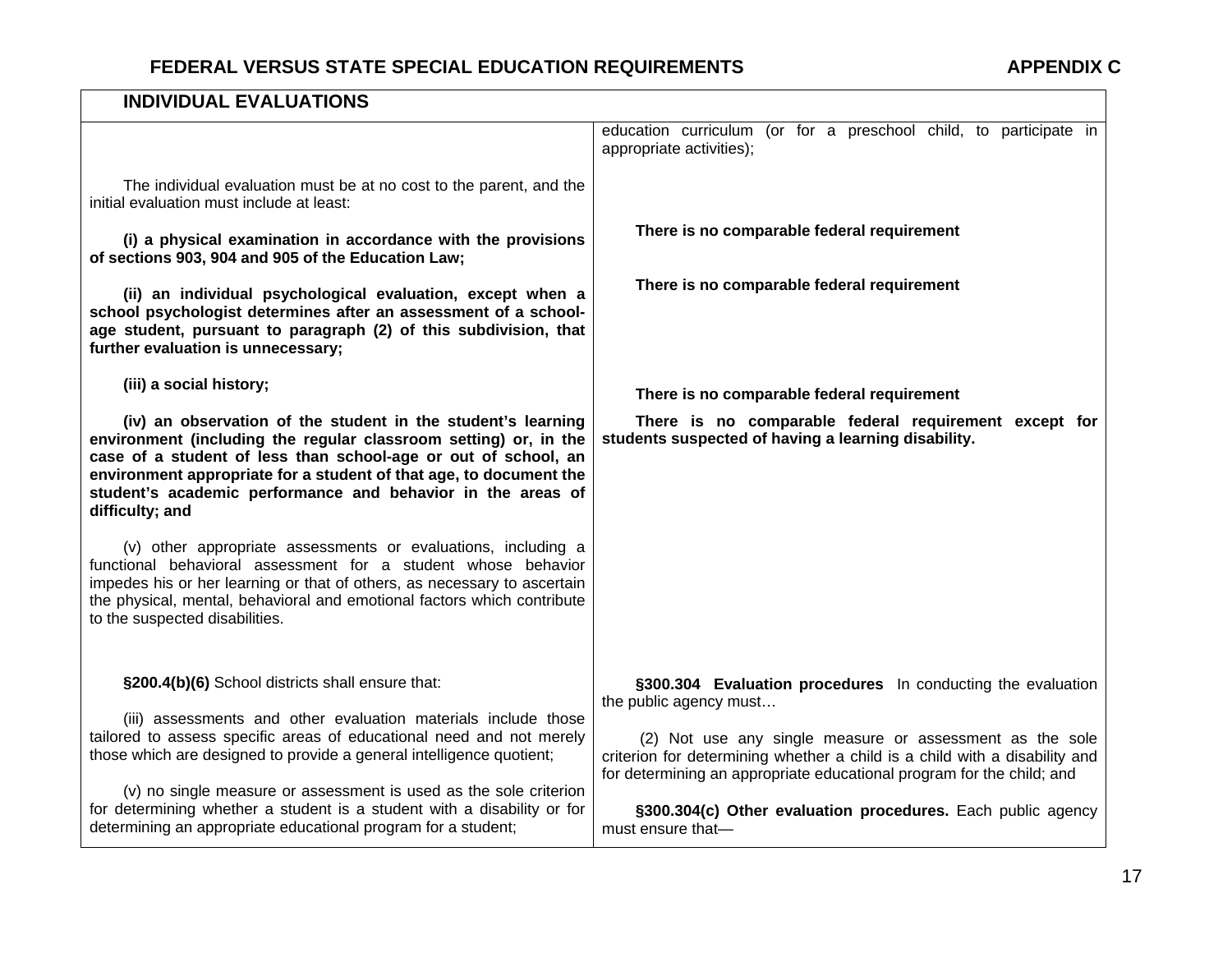#### **INDIVIDUAL EVALUATIONS**

| (vii) the student is assessed in all areas related to the suspected<br>disability, including, where appropriate, health, vision, hearing, social<br>and emotional status, general intelligence, academic performance,<br>vocational skills, communicative status and motor abilities;                                                                                                                                                                                                                                                                                                 | (2) Assessments and other evaluation materials include those<br>tailored to assess specific areas of educational need and not merely<br>those that are designed to provide a single general intelligence quotient.                                                                                                                                                                                                                                                                                                                                                                       |
|---------------------------------------------------------------------------------------------------------------------------------------------------------------------------------------------------------------------------------------------------------------------------------------------------------------------------------------------------------------------------------------------------------------------------------------------------------------------------------------------------------------------------------------------------------------------------------------|------------------------------------------------------------------------------------------------------------------------------------------------------------------------------------------------------------------------------------------------------------------------------------------------------------------------------------------------------------------------------------------------------------------------------------------------------------------------------------------------------------------------------------------------------------------------------------------|
| (viii) students age 12 and those referred to special education for<br>the first time who are age 12 and over, shall receive an assessment that<br>includes a review of school records and teacher assessments, and<br>parent and student interviews to determine vocational skills, aptitudes<br>and interests; (there is no comparable federal requirement)<br>(ix) the evaluation is sufficiently comprehensive to identify all of the<br>student's special education needs, whether or not commonly linked to<br>the disability category in which the student has been identified; | (4) The child is assessed in all areas related to the suspected<br>disability, including, if appropriate, health, vision, hearing, social and<br>emotional status, general intelligence, academic performance,<br>communicative status, and motor abilities;<br>(6) In evaluating each child with a disability under §§ 300.304<br>through 300.306, the evaluation is sufficiently comprehensive to identify<br>all of the child's special education and related services needs, whether<br>or not commonly linked to the disability category in which the child has<br>been classified. |
|                                                                                                                                                                                                                                                                                                                                                                                                                                                                                                                                                                                       | (7) Assessment tools and strategies that provide relevant<br>information that directly assists persons in determining the educational<br>needs of the child are provided.                                                                                                                                                                                                                                                                                                                                                                                                                |
| §200.4(j) Additional procedures for identifying students with<br>learning disabilities                                                                                                                                                                                                                                                                                                                                                                                                                                                                                                | Additional Procedures for Identifying Children With Specific<br>Learning Disabilities - § 300.310(a) Observation.                                                                                                                                                                                                                                                                                                                                                                                                                                                                        |
| The individual evaluation must include information from an<br>observation of the student in routine classroom instruction                                                                                                                                                                                                                                                                                                                                                                                                                                                             | The public agency must ensure that the child is observed in the<br>child's learning environment (including the regular classroom setting) to<br>document the child's academic performance and behavior in the areas<br>of difficulty.                                                                                                                                                                                                                                                                                                                                                    |

| <b>PLANNING AND REPORTING REQUIREMENTS</b>                                                                                                                                                                                                                                                                                                                                                                                                                                           |                                               |
|--------------------------------------------------------------------------------------------------------------------------------------------------------------------------------------------------------------------------------------------------------------------------------------------------------------------------------------------------------------------------------------------------------------------------------------------------------------------------------------|-----------------------------------------------|
| $\S$ \$4402(1)(b)(3)(c) & 4402(5) and $\S$ \$200.4(i) & 200.5(a)(6)(iii):<br>Establish procedures and timelines for the CSE to provide written<br>notice to the parents or guardian (or the student if the student is<br>age 18 or older) who are in residential programs, receiving special<br>education services 100% of the school day, receiving<br>individualized attention or intervention because of intensive<br>management needs or a severe disability and/or who may need | There are no comparable federal requirements. |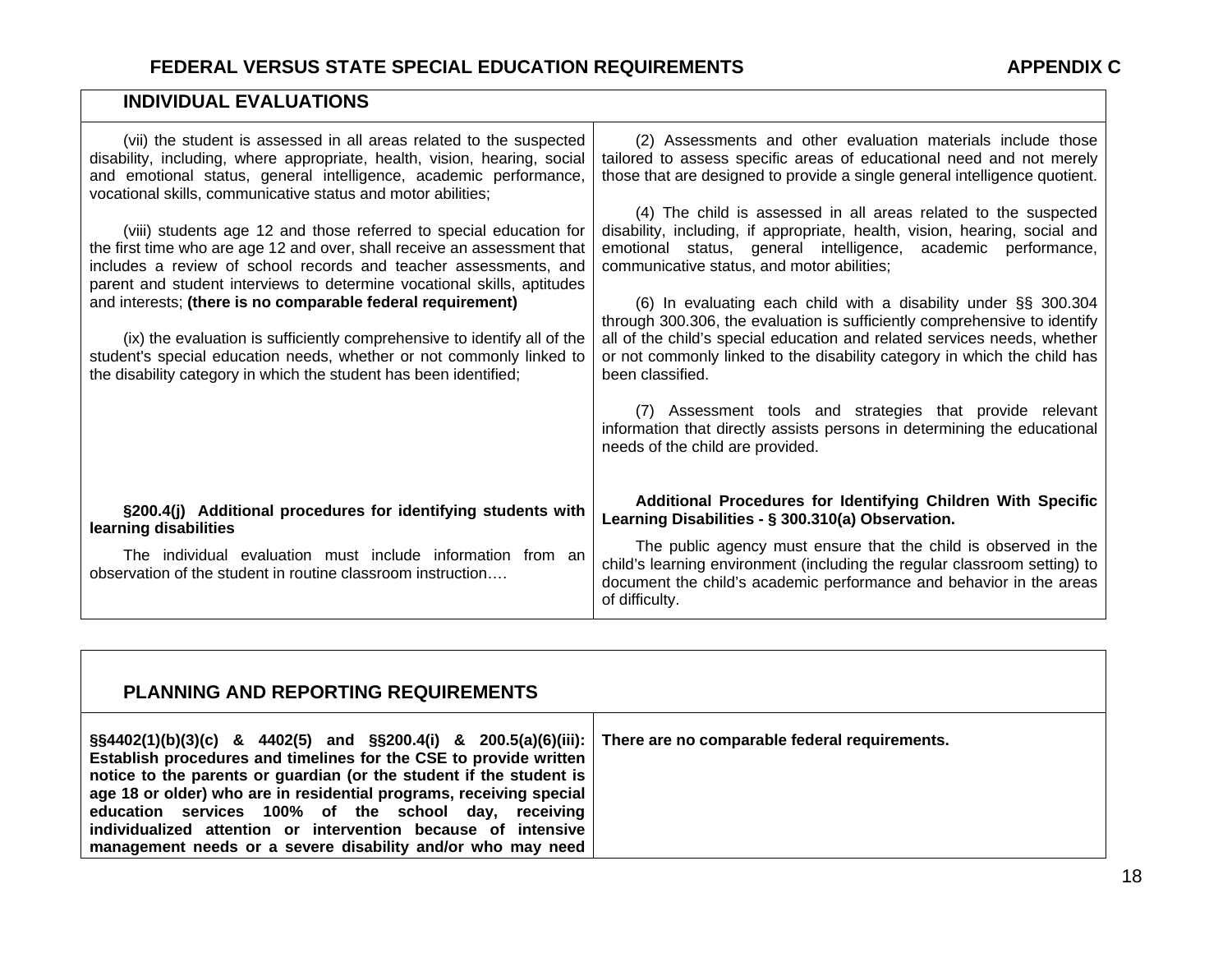| PLANNING AND REPORTING REQUIREMENTS                                                                                                                                                                                                                                                                                                                                                                                        |                                                                                                                                                                                                                                 |
|----------------------------------------------------------------------------------------------------------------------------------------------------------------------------------------------------------------------------------------------------------------------------------------------------------------------------------------------------------------------------------------------------------------------------|---------------------------------------------------------------------------------------------------------------------------------------------------------------------------------------------------------------------------------|
| adult services as determined by the CSE, to inform such<br>students/parents that their eligibility for special education services<br>will end and obtain consent to share information on the student<br>with appropriate adult agencies. Requires the school district to<br>forward information to the adult agencies and prepare an annual<br>report to SED on all students with disabilities aging out or<br>graduating. |                                                                                                                                                                                                                                 |
| Individualized education program (IEP)                                                                                                                                                                                                                                                                                                                                                                                     | <b>Individualized Education Programs</b>                                                                                                                                                                                        |
| §200.4(d)(2)(ix) Transition services.                                                                                                                                                                                                                                                                                                                                                                                      | §300.320 Definition of individualized education program.                                                                                                                                                                        |
| For those students beginning not later than the first IEP to be in<br>effect when the student is age 15 (and at a younger age, if determined<br>appropriate), and updated annually, the IEP shall, under the applicable<br>components of the student's IEP, include:                                                                                                                                                       | (b) Transition services. Beginning not later than the first IEP to be<br>in effect when the child turns 16, or younger if determined appropriate<br>by the IEP Team, and updated annually, thereafter, the IEP must<br>include- |
| (a) under the student's present levels of performance, a statement<br>of the student's needs, taking into account the student's strengths,<br>preferences and interests, as they relate to transition from school to<br>post-school activities as defined in section 200.1(fff) of this Part;                                                                                                                              | (1) Appropriate measurable postsecondary goals based upon age<br>appropriate transition assessments related to training, education,<br>employment, and, where appropriate, independent living skills; and                       |
| (b) appropriate measurable postsecondary goals based upon age<br>appropriate transition assessments relating to training, education,<br>employment and, where appropriate, independent living skills;                                                                                                                                                                                                                      | (2) The transition services (including courses of study) needed to<br>assist the child in reaching those goals.                                                                                                                 |
| (c) a statement of the transition service needs of the student that<br>focuses on the student's courses of study, such as participation in<br>advanced-placement courses or a vocational education program;                                                                                                                                                                                                                |                                                                                                                                                                                                                                 |
| (d) needed activities to facilitate the student's movement from<br>school to post-school activities, including instruction, related services,<br>community experiences, the development of employment and other<br>post-school adult living objectives and, when appropriate, acquisition of<br>daily living skills and functional vocational evaluation; and                                                              |                                                                                                                                                                                                                                 |
| (e) a statement of the responsibilities of the school district and,<br>when applicable, participating agencies for the provision of such<br>services and activities that promote movement from school to post-                                                                                                                                                                                                             |                                                                                                                                                                                                                                 |